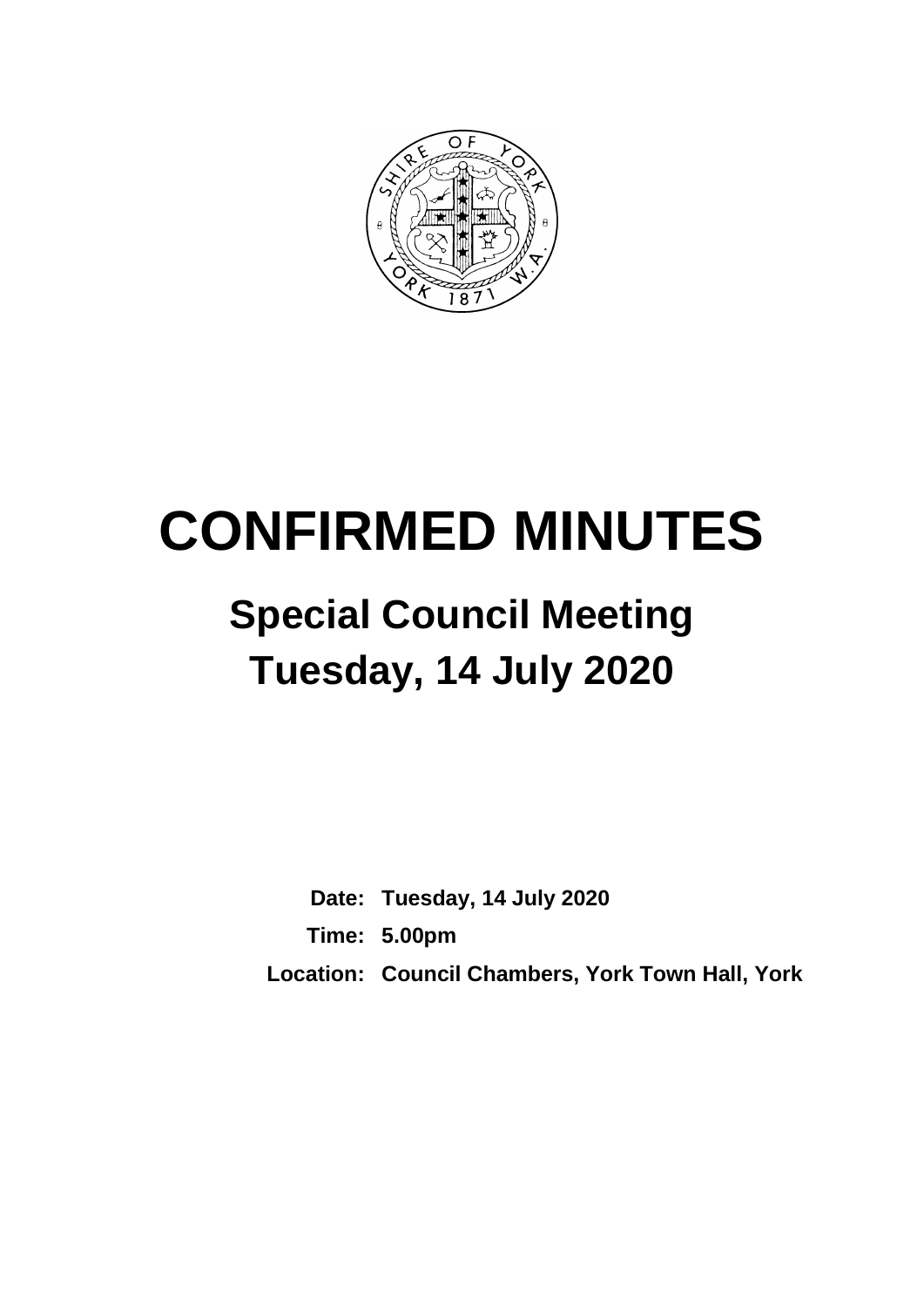#### **Order Of Business**

| $\mathbf 1$             |             |  |                                                                                  |  |
|-------------------------|-------------|--|----------------------------------------------------------------------------------|--|
|                         | 1.1<br>1.2  |  |                                                                                  |  |
|                         |             |  |                                                                                  |  |
|                         | 1.3         |  |                                                                                  |  |
|                         | 1.4         |  |                                                                                  |  |
|                         | 1.5         |  |                                                                                  |  |
|                         | 1.6         |  |                                                                                  |  |
|                         | 1.7         |  |                                                                                  |  |
| $\mathbf{2}$            |             |  |                                                                                  |  |
|                         | 2.1         |  |                                                                                  |  |
|                         | 2.2         |  |                                                                                  |  |
|                         | 2.3         |  |                                                                                  |  |
|                         | 2.4         |  |                                                                                  |  |
|                         | 2.5         |  | Number of People in the Gallery at Commencement of Meeting  4                    |  |
| 3                       |             |  |                                                                                  |  |
|                         | 3.1         |  |                                                                                  |  |
|                         | 3.2         |  |                                                                                  |  |
| $\overline{\mathbf{4}}$ |             |  |                                                                                  |  |
| 5                       |             |  |                                                                                  |  |
|                         | 5.1         |  |                                                                                  |  |
|                         | 5.2         |  |                                                                                  |  |
|                         | 5.3         |  |                                                                                  |  |
|                         | 5.4         |  |                                                                                  |  |
| 6                       |             |  |                                                                                  |  |
| 7                       |             |  |                                                                                  |  |
|                         | SY101-07/20 |  | Adoption of General Rates and Minimum Payments 2020/21 6                         |  |
|                         | SY102-07/20 |  |                                                                                  |  |
|                         | SY103-07/20 |  |                                                                                  |  |
|                         | SY104-07/20 |  |                                                                                  |  |
|                         |             |  | SY105-07/20 Adoption of the Annual Budget for the Financial Year ending 30 June  |  |
|                         |             |  | SY106-07/20 Penalty Interest Charges, Rates Payment Options, Instalment Interest |  |
| 8                       |             |  |                                                                                  |  |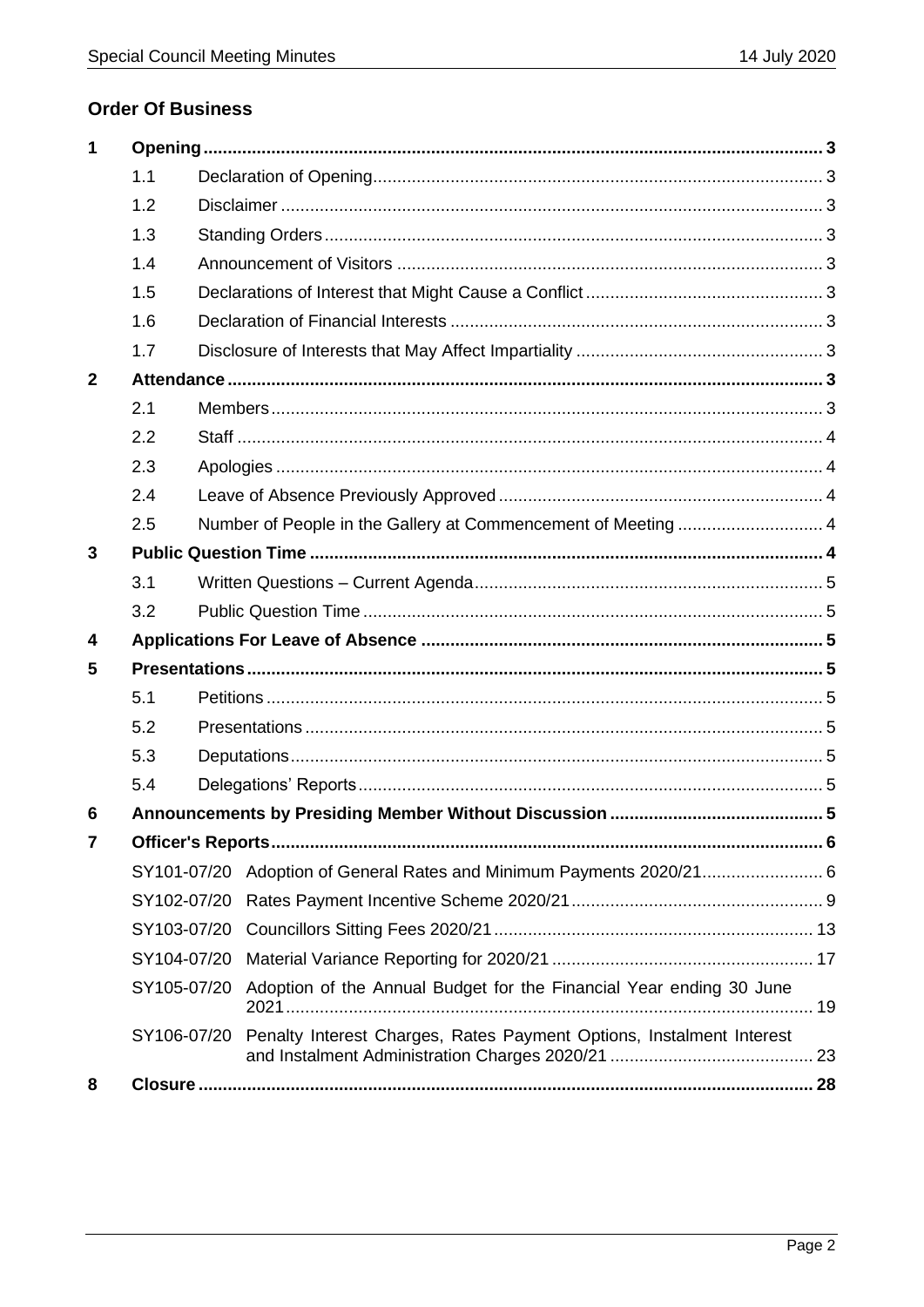#### **MINUTES OF SHIRE OF YORK SPECIAL COUNCIL MEETING HELD AT THE COUNCIL CHAMBERS, YORK TOWN HALL, YORK ON TUESDAY, 14 JULY 2020 AT 5.00PM**

The York Shire Council acknowledges the traditional owners of the land on which this meeting is being held.

#### <span id="page-2-0"></span>**1 OPENING**

<span id="page-2-1"></span>1.1 Declaration of Opening

*Cr Denese Smythe, Shire President, declared the meeting open at 5.04pm.*

<span id="page-2-2"></span>1.2 Disclaimer

The Shire President advised the following:

*"I wish to draw attention to the Disclaimer Notice contained within the agenda document and advise members of the public that any decisions made at the meeting today, can be revoked, pursuant to the Local Government Act 1995.*

*Therefore members of the public should not rely on any decisions until formal notification in writing by Council has been received. Any plans or documents in agendas and minutes may be subject to copyright. The express permission of the copyright owner must be obtained before copying any copyright material."*

<span id="page-2-3"></span>1.3 Standing Orders

*Nil* 

<span id="page-2-4"></span>1.4 Announcement of Visitors

*Nil*

<span id="page-2-5"></span>1.5 Declarations of Interest that Might Cause a Conflict

*Nil*

<span id="page-2-6"></span>1.6 Declaration of Financial Interests

*Nil*

<span id="page-2-7"></span>1.7 Disclosure of Interests that May Affect Impartiality

*Nil*

#### <span id="page-2-8"></span>**2 ATTENDANCE**

<span id="page-2-9"></span>2.1 Members

*Cr Denese Smythe, Shire President; Cr Denis Warnick, Deputy Shire President; Cr Ashley Garratt; Cr Pam Heaton; Cr Stephen Muhleisen; Cr Kevin Trent*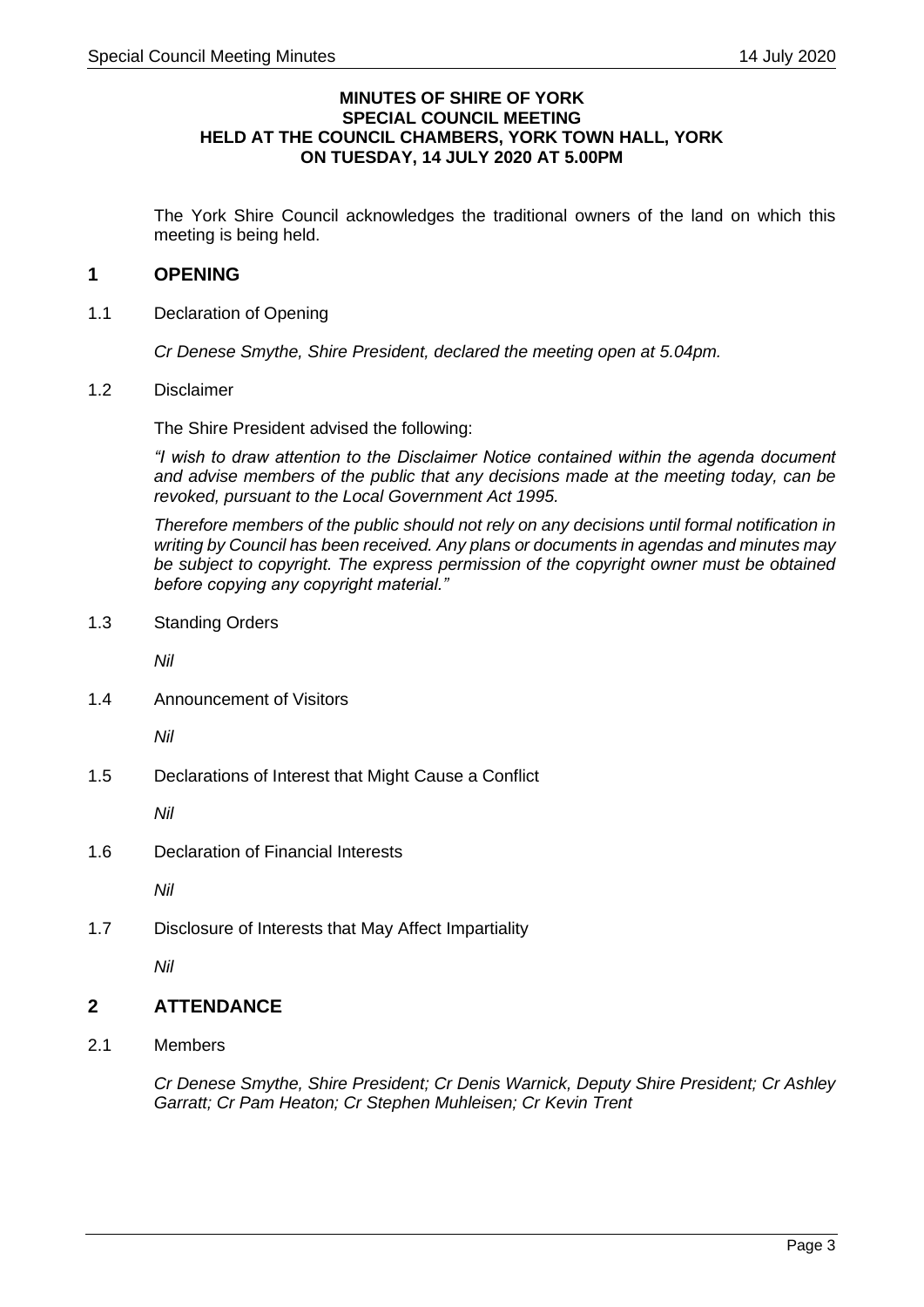#### <span id="page-3-0"></span>2.2 Staff

*Chris Linnell, Chief Executive Officer; Darren Wallace, Executive Manager, Infrastructure & Development Services; Jo Bryant, Acting Manager Community; Tabitha Bateman, Finance Manager; Tamara Hooper, Executive Support Officer* 

<span id="page-3-1"></span>2.3 Apologies

*Nil*

<span id="page-3-2"></span>2.4 Leave of Absence Previously Approved

*Nil*

<span id="page-3-3"></span>2.5 Number of People in the Gallery at Commencement of Meeting

There were nil people in the Gallery at the commencement of the meeting.

#### <span id="page-3-4"></span>**3 PUBLIC QUESTION TIME**

Public Question Time is conducted in accordance with the Act and Regulations. In addition to this the Shire's Council Meetings Local Law 2016 states –

#### **6.7 Other procedures for question time for the public**

- (1) A member of the public who wishes to ask a question during question time must identify themselves and register with a Council Officer immediately prior to the meeting.
- (2) A question may be taken on notice by the Council for later response.
- (3) When a question is taken on notice the CEO is to ensure that—
	- (a) a response is given to the member of the public in writing; and
	- (b) a summary of the response is included in the agenda of the next meeting of the Council.
- (4) Where a question relating to a matter in which a relevant person has an interest is directed to the relevant person, the relevant person is to—
	- (a) declare that he or she has an interest in the matter; and
	- (b) allow another person to respond to the question.
- (5) Each member of the public with a question is entitled to ask up to 2 questions before other members of the public will be invited to ask their questions.
- (6) Where a member of the public provides written questions then the Presiding Member may elect for the questions to be responded to as normal business correspondence.
- (7) The Presiding Member may decide that a public question shall not be responded to where—
	- (a) the same or similar question was asked at a previous meeting, a response was provided and the member of the public is directed to the minutes of the meeting at which the response was provided;
	- (b) the member of the public uses public question time to make a statement, provided that the Presiding Member has taken all reasonable steps to assist the member of the public to phrase the statement as a question; or
	- (c) the member of the public asks a question that is offensive or defamatory in nature, provided that the Presiding Member has taken all reasonable steps to assist the member of the public to phrase the question in a manner that is not offensive or defamatory.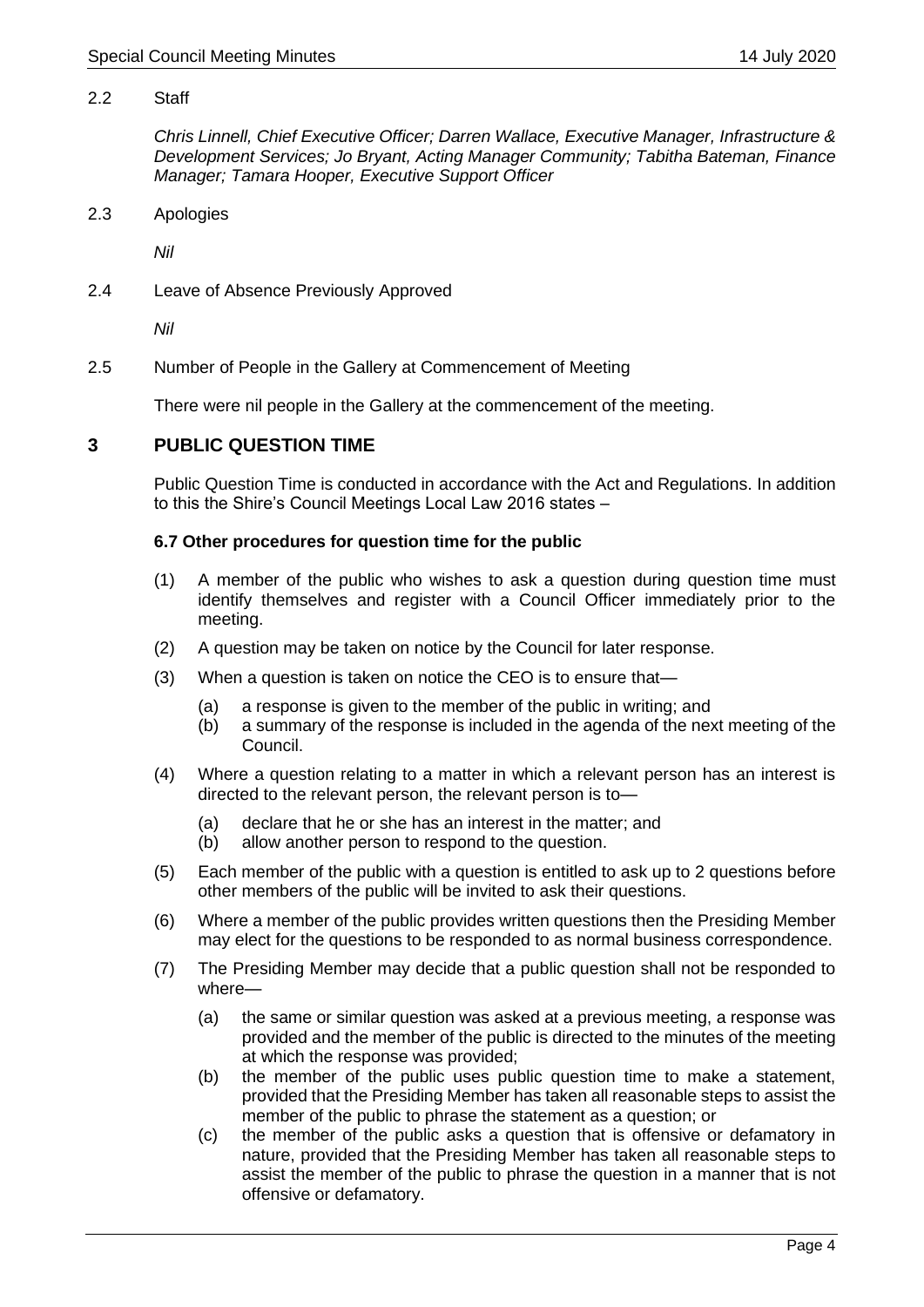- (8) A member of the public shall have 2 minutes to submit a question.
- (9) The Council, by resolution, may agree to extend public question time.
- (10) Where any questions remain unasked at the end of public question time they may be submitted to the CEO who will reply in writing and include the questions and answers in the agenda for the next ordinary Council meeting.
- (11) Where an answer to a question is given at a meeting, a summary of the question and the answer is to be included in the minutes.

Public Question Time Commenced at 5.02pm

<span id="page-4-0"></span>3.1 Written Questions – Current Agenda

Nil

<span id="page-4-1"></span>3.2 Public Question Time

Nil

As there were no further questions – Public Question Time concluded at: (5.02pm).

#### <span id="page-4-2"></span>**4 APPLICATIONS FOR LEAVE OF ABSENCE**

Nil

#### <span id="page-4-3"></span>**5 PRESENTATIONS**

<span id="page-4-4"></span>5.1 Petitions

Nil

<span id="page-4-5"></span>5.2 Presentations

*Nil*

<span id="page-4-6"></span>5.3 Deputations

*Nil*

<span id="page-4-7"></span>5.4 Delegations' Reports

*Nil*

#### <span id="page-4-8"></span>**6 ANNOUNCEMENTS BY PRESIDING MEMBER WITHOUT DISCUSSION**

*Nil*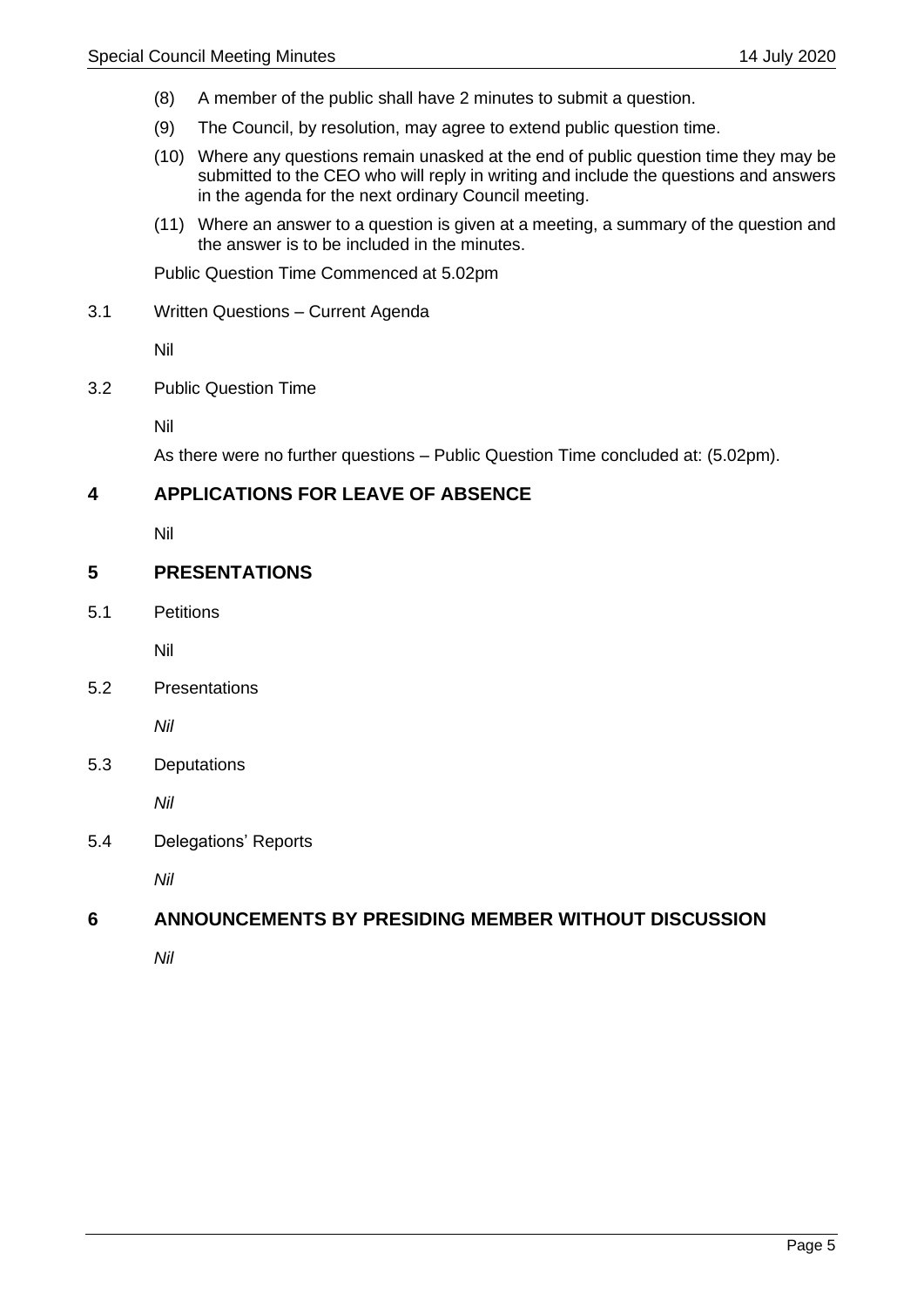#### <span id="page-5-0"></span>**7 OFFICER'S REPORTS**

#### <span id="page-5-1"></span>**SY101-07/20 ADOPTION OF GENERAL RATES AND MINIMUM PAYMENTS 2020/21**

| <b>File Number:</b>                         | <b>FI.BUD2021</b>                             |
|---------------------------------------------|-----------------------------------------------|
| Author:                                     | Tabitha Bateman, Finance Manager              |
| <b>Authoriser:</b>                          | <b>Chris Linnell, Chief Executive Officer</b> |
| <b>Previously before</b><br><b>Council:</b> | <b>Not Applicable</b>                         |
| <b>Appendices:</b>                          | Nil                                           |

#### **NATURE OF COUNCIL'S ROLE IN THE MATTER**

Executive Legislative

#### **PURPOSE OF REPORT**

The purpose of this report is for Council to consider and impose the general rates and minimum rates on rateable property within the Shire.

#### **BACKGROUND**

Each year, as part of the budget process, Council determines the rates and charges for the financial year. During this process, Councillors and staff carry out a number of evaluation exercises to help determine what level of rates to charge. The budget aims to achieve a balance between required services and improvement projects for the community while keeping the rate increase to a minimum.

As is generally the case with many local governments in Western Australia, rates form the largest component of budgeted revenue. In framing the 2020/21 budget however, consideration was given to the current economic environment and the impact of COVID-19. Whilst Council's Strategic Community Plan and Corporate Business Plan determined that a 3% increase to the rate in the dollar value should be applied across the terms of the plans, Council has prioritised the need to offer relief to ratepayers in the aftermath of COVID-19 balanced with the continuation of delivery of quality services.

Since the declaration of the State of Emergency and in accordance with recent legislative changes, Council has considered a number of options with regard to the development of the 2020/21 annual budget with a view to supporting the community through the COVID-19 pandemic. For example, at the Special Council Meeting held 21 April 2020, Council resolved (Res 020420) to develop the 2020/21 draft budget with consideration for, among other things, no increase to the rate in the dollar and no increase to interest or administration fees charged on rates.

In light of these considerations and in accordance with the above resolution, the draft budget was prepared with a 0% increase to the rate in the dollar for both GRV and UV rated properties. Minimum rates for GRV properties are to remain at the current rate being \$1,080 and minimum rates for UV properties will be reduced to \$1,390. The rating model reflects the current economic conditions, whilst generating the required income for the Shire to provide adequate levels of service and achieve its objectives.

#### **COMMENTS AND DETAILS**

Rates are calculated by using the Gross Rental Value (GRV) or Unimproved Value (UV), provided by Landgate and multiplied by the rate in the dollar adopted by Council. While Council, along with other local governments, advocated to the State Government to place a hold on revaluations, the request was rejected and revaluations for UV properties were received in April 2020. It should be noted that while Council may choose to adopt a 0% rate increase, any variation seen between years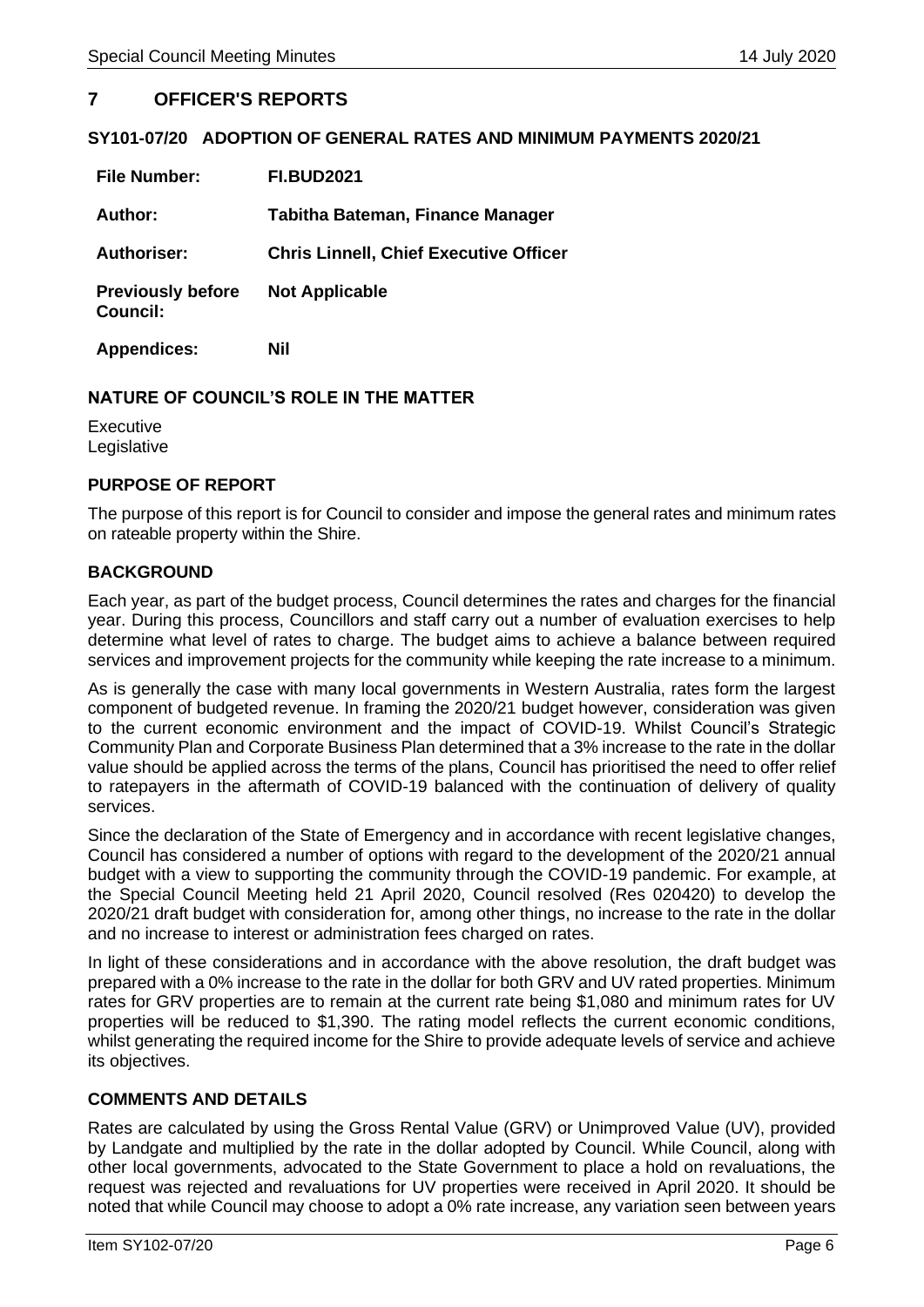on a rates notice is calculated based on the value of the property as determined by Landgate as at the date of valuation.

During April 2020, Landgate provided the valuations for UV properties with the following comments;

| "Total Valuation       | \$258,452,400 |
|------------------------|---------------|
| Average Overall Change | 4.25%         |

*OVERALL VARIATION TO UNIMPROVED VALUATIONS*

*Although the overall change percentage in values across the Shire is 4.25%, it must be stressed that this percentage is an average. Generally, values of small holdings, with a predominant residential use, have softened, down by up to -8%. On the other hand, broad acre farmland values have risen on the back of strong commodity prices. In some cases, good productive farmland values have increased by up to 15%. Broadly, farm values in the northern part of the Shire have increased by around 1 to 10%. Values in the southern part of the Shire have increased more moderately.*

*Some variations to individual assessments may have occurred either as a product of the valuation process and/or inclusion of updated information such as soil type."*

Landgate values rural properties rated on an Unimproved Value (UV) basis every year and properties rated on a Gross Rental Value (GRV) basis are revalued every three to five years. Rating valuations are assessed at a 'snapshot in time' to reflect the property market for the district on the same date.

It can be noted, similar to the valuation provided for the 2019/20 year, that the smaller landholdings continue to decline in value. This decline is reflected by the reduction to the minimum rate for UV properties.

Whilst, in the 2020/21 budget, it would appear the Shire is generating additional revenue from rates, any increase is attributed to growth as a result of new properties, i.e. subdivisions or properties with improvements since a previous valuation.

Minimum rates to be imposed on UV properties will reduce from \$1,400 to \$1,390. The minimum rate for GRV properties is proposed to remain unchanged for the sixth year in a row at \$1,080. Approximately 820 properties (31%) are expected to be minimum rated this year. This is consistent with the proportion last year and is below the threshold of 50% allowable under the *Local Government Act 1995*.

Based on the draft budget, it is proposed that the rate in the dollar for Gross Rental Value (GRV) and Unimproved Value (UV) will not increase for the 2020/21 financial year.

#### **IMPLICATIONS TO CONSIDER**

#### **Consultative**

Landgate Valuation Services

WAI GA

#### **Strategic**

When setting the rate, Council considers what services and infrastructure are required and considers any strategic implications in accordance with Council's Strategic Community Plan and Corporate Business Plan. For the 2020/21 financial year, emphasis has been placed on responding to the current economic climate as a result of COVID-19.

#### **Policy Related**

Not applicable.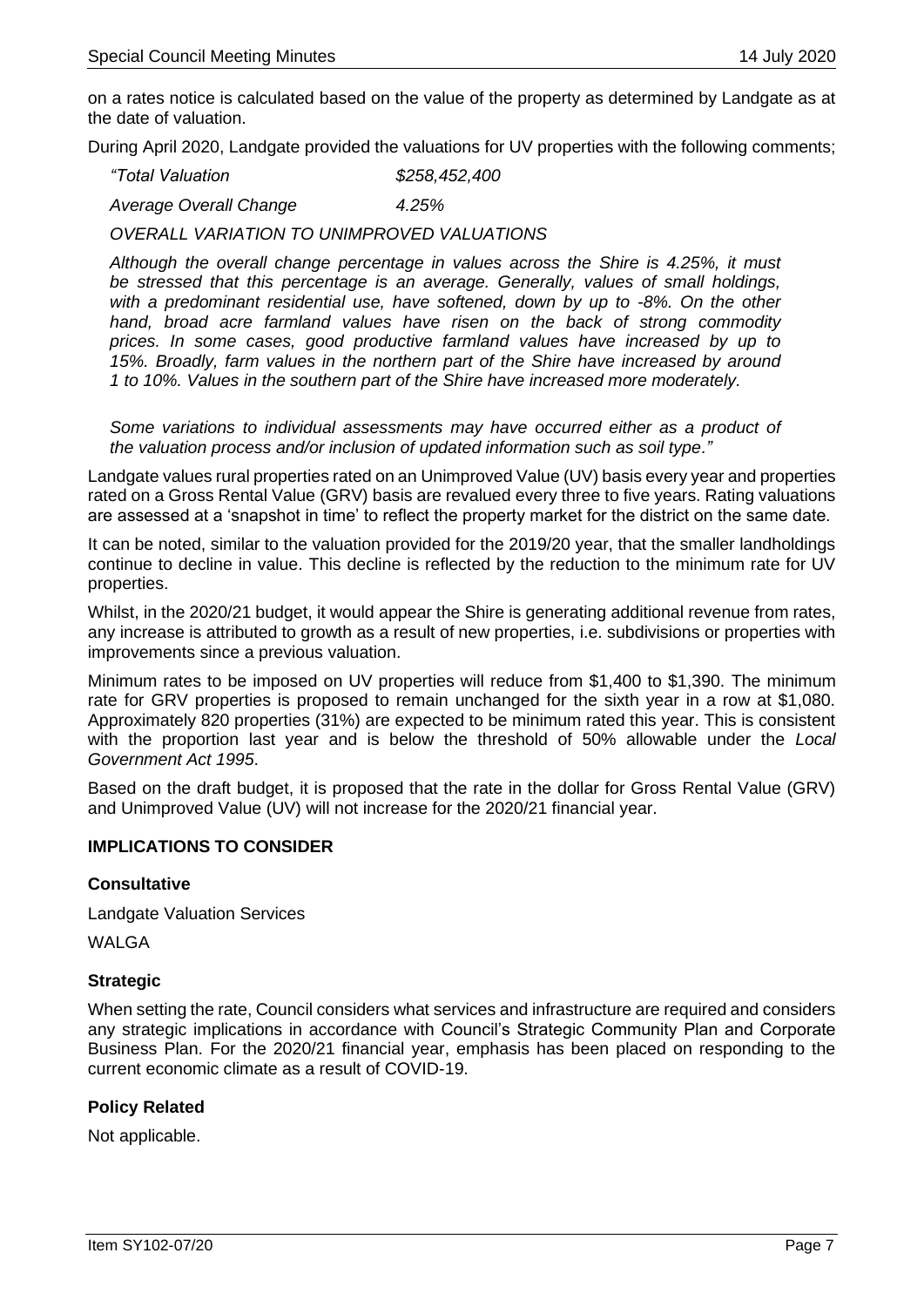#### **Financial**

The 2020/21 Budget includes expected rate revenue of \$5,993,127 which accounts for over 50% of the total revenue budgeted to be received by the Shire. This report forms part of the 2020/21 Annual Budget and further information is disclosed in the notes forming part of the budget.

#### **Legal and Statutory**

#### *Local Government Act 1995*

*6.32. Rates and service charges*

- *(1) When adopting the annual budget, a local government —*
	- *(a) in order to make up the budget deficiency, is to impose\* a general rate on rateable land within its district, which rate may be imposed either —*
		- *(i) uniformly; or*
		- *(ii) differentially;*
	- *(b) may impose\* on rateable land within its district*
		- *(i) a specified area rate; or*
		- *(ii) a minimum payment; and*
	- *(c) may impose\* a service charge on land within its district.*

*\* Absolute majority required.*

- *(2) Where a local government resolves to impose a rate it is required to —*
	- *(a) set a rate which is expressed as a rate in the dollar of the gross rental value of rateable land within its district to be rated on gross rental value; and*
	- *(b) set a rate which is expressed as a rate in the dollar of the unimproved value of rateable land within its district to be rated on unimproved value.*
- *6.34. Limit on revenue or income from general rates*

*Unless the Minister otherwise approves, the amount shown in the annual budget as being the amount it is estimated will be yielded by the general rate is not to —*

- *(a) be more than 110% of the amount of the budget deficiency; or*
- *(b) be less than 90% of the amount of the budget deficiency.*
- *6.35. Minimum payment*
	- *(1) Subject to this section, a local government may impose on any rateable land in its district a minimum payment which is greater than the general rate which would otherwise be payable on that land.*
	- *(2) A minimum payment is to be a general minimum but, subject to subsection (3), a lesser minimum may be imposed in respect of any portion of the district.*
	- *(3) In applying subsection (2) the local government is to ensure the general minimum is imposed on not less than —*
		- *(a) 50% of the total number of separately rated properties in the district; or*
		- *(b) 50% of the number of properties in each category referred to in subsection (6), on which a minimum payment is imposed.*
	- *(4) A minimum payment is not to be imposed on more than the prescribed percentage of —*
		- *(a) the number of separately rated properties in the district; or*
		- *(b) the number of properties in each category referred to in subsection (6), unless the general minimum does not exceed the prescribed amount."*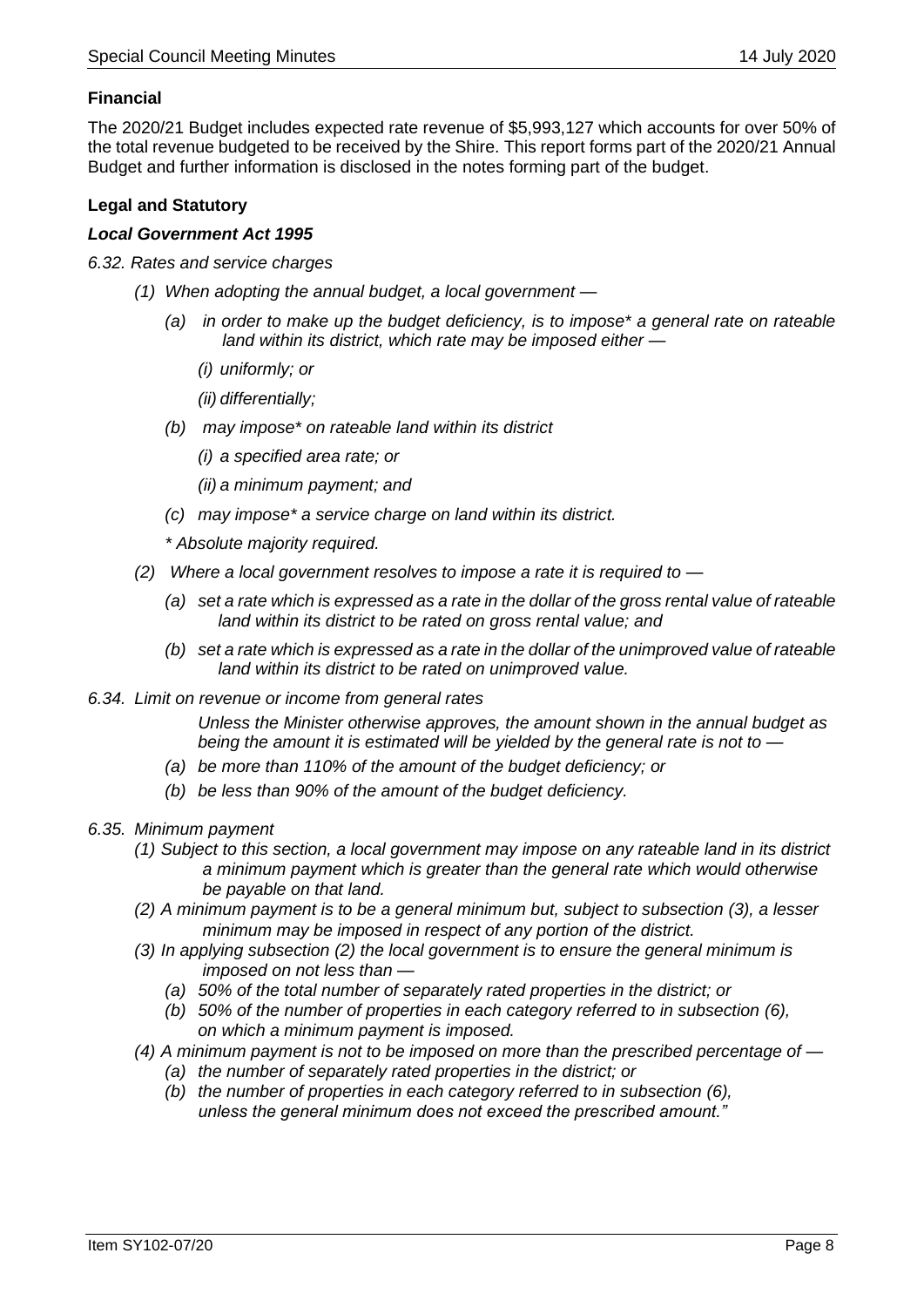#### *Local Government (COVID-19 Response) Order 2020*

*10. Section 6.34 modified (limit on revenue or income from general rates)*

- *(1) Section 6.34(b) is modified as set out in this clause in relation to the 2020/21 annual budget of a local government.*
- *(2) The reference to 90% is replaced with a reference to 80%.*

#### **Risk Related**

As with all annual budgets, there are a range of expenses that increase each year. In addition, the draft budget proposes a reduction in revenue by way of offering a range of savings, including a significant rates incentive scheme, detailed further within the budget. In order to deliver a 0% rate increase to the rate in the dollar, the Shire has had to reduce both operating and capital expenditure. This could pose both a reputational and financial risk. After careful consideration and planning however, officers have adapted the budget giving attention to, not only asset management and levels of service, but also recovery from these unprecedented times.

There is a further risk that by not adopting the general rates and minimum payments, cashflow implications could arise and Council operations and capital projects proposed for 2020/21 could be jeopardised.

#### **Workforce**

N/A

#### **VOTING REQUIREMENTS**

**Absolute Majority: Yes**

**RESOLUTION 010720 Moved: Cr Kevin Trent Seconded: Cr Pam Heaton That, with regard to the adoption of general rates and minimum payments for the 2020/21 financial year, Council; 1. Resolves to adopt a general rate increase of 0.0% for the 2020/21 financial year. 2. Resolves to impose the following general rates pursuant to Section 6.32 of the Local Government Act 1995, noting no change from 2019/20; a) Gross Rental Values of property – 12.3882 cents in the dollar b) Unimproved Values of property – 0.9416 cents in the dollar, 3. Resolves to impose the following minimum rates pursuant to Section 6.35 of the Local Government Act 1995: a) \$1,080.00 per Gross Rental Value b) \$1,390.00 per Unimproved Value 4. Notes, in accordance with section 6.34 of the Local Government Act 1995 and Local** 

**Government (COVID-19 Response) Ministerial Order 2020, gazetted on 8 May 2020, the revenue estimated to be yielded by the general rates imposed for the 2020/21 financial year will be 100% of the 2020/21 Budget deficiency.**

*CARRIED BY ABSOLUTE MAJORITY: 6/0*

<span id="page-8-0"></span>A change of wording, relating to Point 4 of the officer's recommendation only, has replaced the word 'expenditure' with 'deficiency'. The change is necessary to maintain consistency with the *Local Government Act 1995* and compliance with the newly gazetted *Local Government (COVID-19 Response) Ministerial Order 2020.*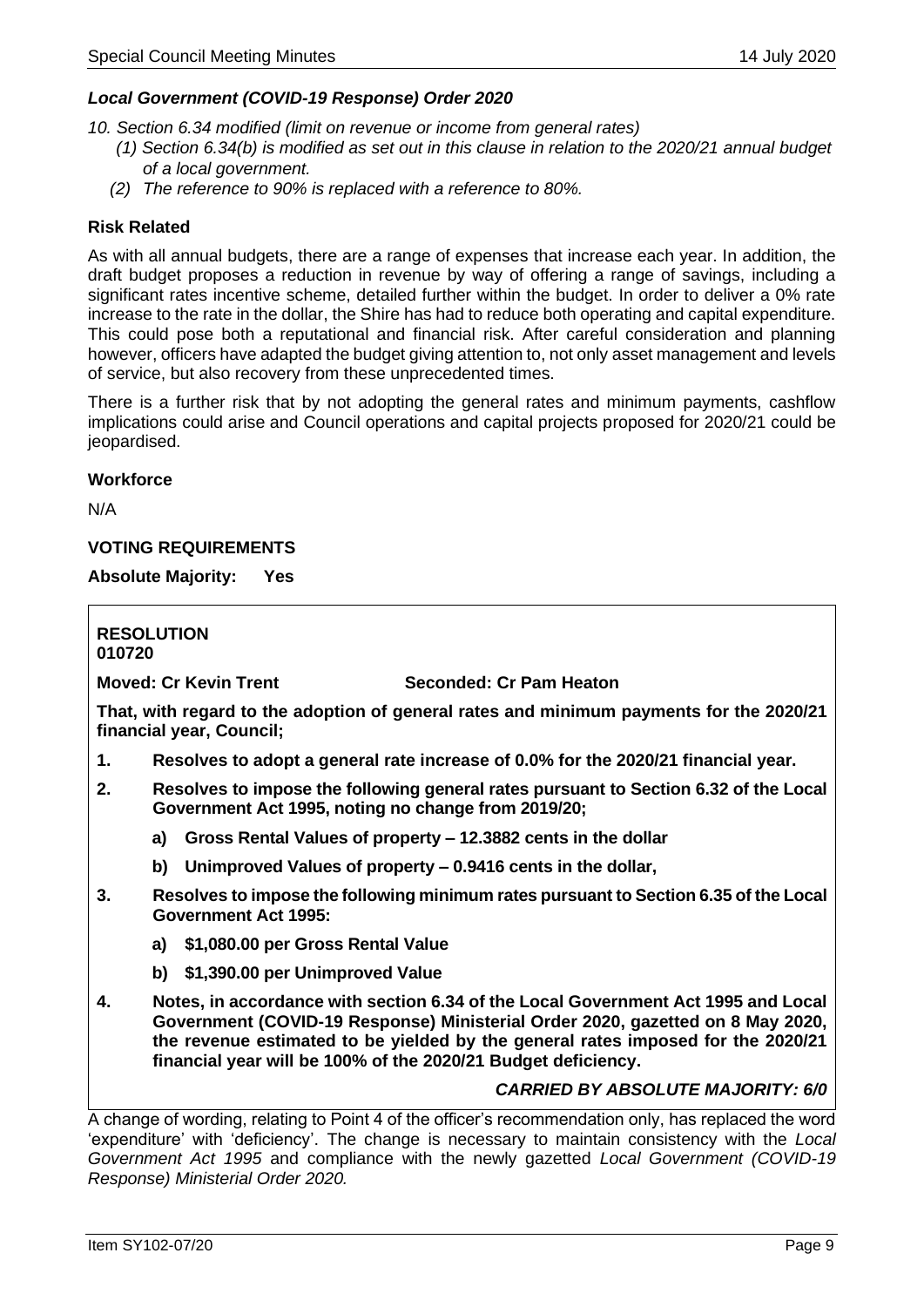#### **SY102-07/20 RATES PAYMENT INCENTIVE SCHEME 2020/21**

| <b>File Number:</b>                         | FI.BUD2021 / FI.RTS.7.1                       |
|---------------------------------------------|-----------------------------------------------|
| Author:                                     | Tabitha Bateman, Finance Manager              |
| <b>Authoriser:</b>                          | <b>Chris Linnell, Chief Executive Officer</b> |
| <b>Previously before</b><br><b>Council:</b> | <b>Not Applicable</b>                         |
| <b>Appendices:</b>                          | Nil                                           |

#### **NATURE OF COUNCIL'S ROLE IN THE MATTER**

Executive

#### **PURPOSE OF REPORT**

The purpose of this report is to provide Council with information regarding the 2020/21 Rates Payment Incentive Scheme and seeks Council's approval of the officer's recommendation for inclusion in the 2020/21 Annual Budget.

#### **BACKGROUND**

In accordance with section 6.12 of the *Local Government Act 1995* (the Act), Council can resolve to provide an incentive for the early payment of rates when adopting the annual budget.

Ratepayers who pay their rates either in full or by instalment by the first due date will be eligible for some element of the Shire's rates incentive scheme.

#### **COMMENTS AND DETAILS**

In past years, early payment of rates was incentivised by offering prizes consistently donated by the local Bendigo Bank branch, West Australian Symphony Orchestra and Fuel Distributors. Giving consideration to the impacts of COVID-19, the rates incentive scheme was reviewed and further developed with a focus to support local stimulus and incentivise local spend in York.

Budget workshops were held with Council on 19 May and 9 June 2020 where officers presented options for a revised rates incentive scheme. The preferred options included offering a 1.5% discount for rates paid in full by the due date and 'York Dollars' to be spent with registered local businesses. These options were developed and costed by officers for inclusion in the 2020/21 budget estimated as follows;

#### *Payment in Full - due date 14 September 2020*

- Discount of 1.5% \$44,873
- \$50 York Dollars \$65,650

Note - the discount does not apply to any charges other than the rates component i.e. no discount will be applied to rubbish charges or the Emergency Services Levy.

#### *Payment by Instalments – due date for first instalment 14 September 2020*

• \$20 York Dollars - \$21,008

Council acknowledges the difficult times the community has experienced as a result of COVID-19. Therefore, Council has prioritised the above allocations within the 2020/21 budget to provide an economic stimulus in the form of York Dollars to offer an incentive for the early payment of rates and provide a boost for the local economy.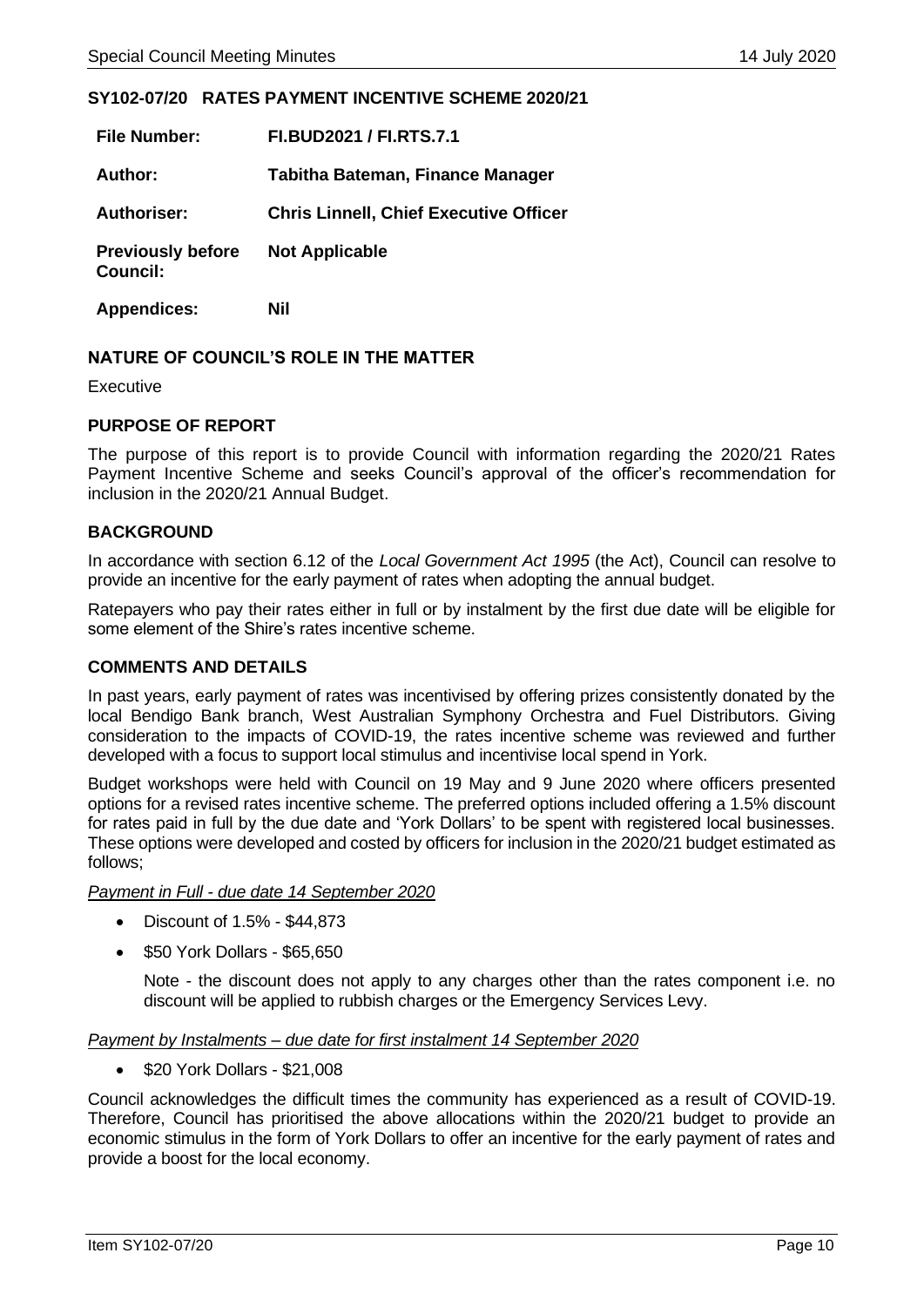York Dollars will be in the form of vouchers and will be available from the Shire Administration Office. Vouchers must be collected in person. Special arrangements may be made for extenuating circumstances.

All current and outstanding rates must be received on or before 14 September 2020 to qualify. In addition to the rates notice and information pertaining to the terms and conditions of the rates incentive scheme, the rates notice package will also include information around rubbish collection and recycling, fire breaks and restricted burning periods.

#### **IMPLICATIONS TO CONSIDER**

#### **Consultative**

York Business Association

Local business community

WAI GA

Shire of Narrogin

#### **Strategic**

Not applicable

#### **Policy Related**

Not applicable

#### **Financial**

The financial impact of the proposed rates incentive scheme has been costed within the 2020/21 annual budget and has been estimated at a cost of approximately \$131,531 offset by a transfer from Disaster Reserve 35. Of the total cost, \$86,658 is budgeted to be channelled directly back into the local economy with the remaining \$44,873 reported as a reduction to Shire revenue.

#### **Legal and Statutory**

Local Government Act 1995 Section 6.12.

Power to defer, grant discounts, waive or write off debts

- (1) Subject to subsection (2) and any other written law, a local government may
	- (a) when adopting the annual budget, grant\* a discount or other incentive for the early payment of any amount of money; or
	- (b) waive or grant concessions in relation to any amount of money; or
	- (c) write off any amount of money,

which is owed to the local government.

\* Absolute majority required.

#### **Risk Related**

There are a number of inherent risks associated with the proposed rates incentive scheme including reputational and financial. It is possible that some in the community may prefer the associated expenditure to be directed to the road construction program or other initiatives within the budget.

In developing the annual budget however, consideration has been given to the current economic climate and the difficulties faced not only within the local business community, but the wider community in general. Furthermore, in development of the scheme, officers have sought advice from other local governments offering a similar incentive scheme and have considered safety and security impacts. Strategies have been implemented to mitigate these risks.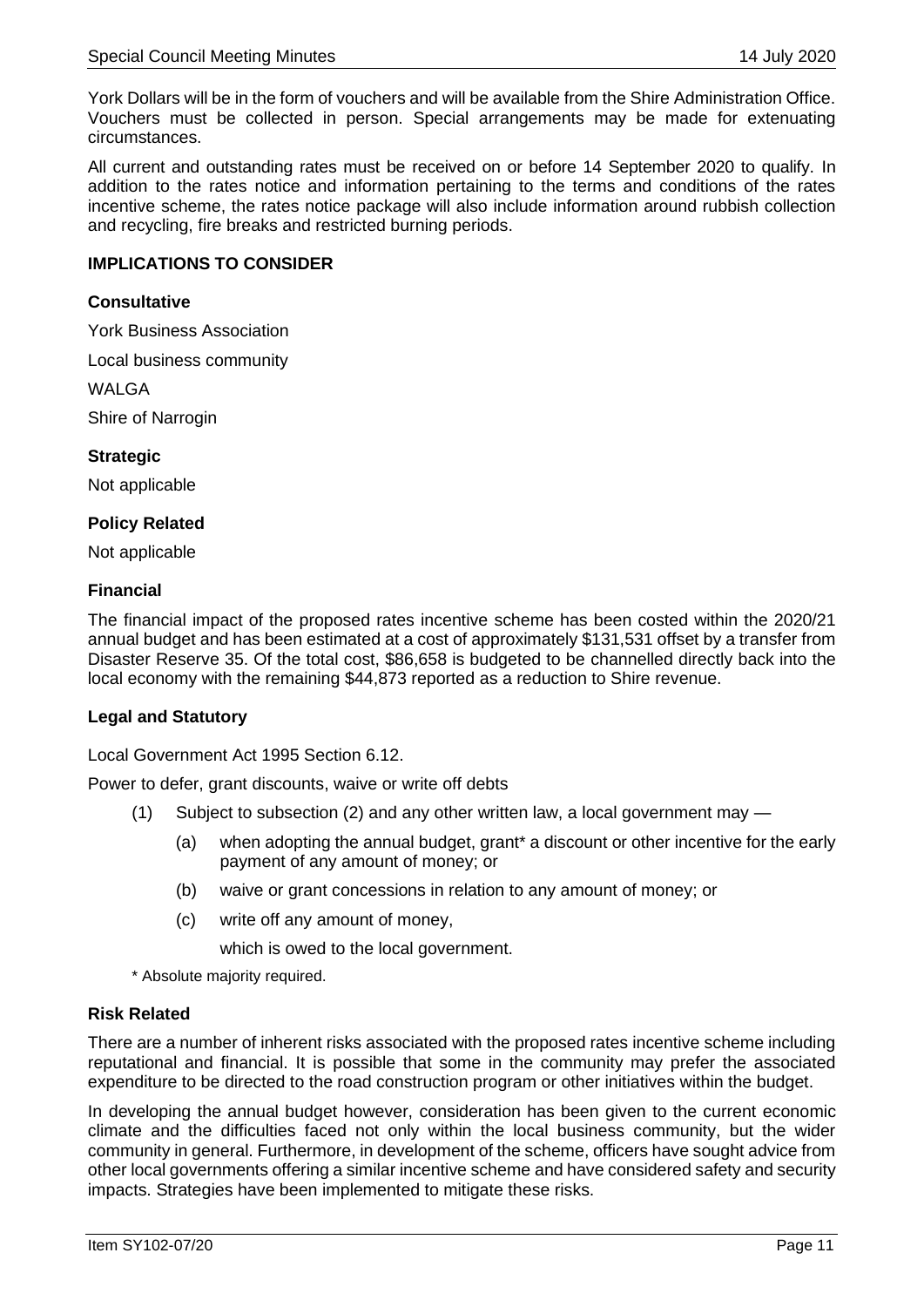٦

#### **Workforce**

 $\Gamma$ 

Delivery of the proposed incentive scheme will have a significant impact on a number of areas of the workforce however, it is recognised that timely parameters around the program will assist to alleviate some pressure.

#### **VOTING REQUIREMENTS**

**Absolute Majority: Yes**

| <b>RESOLUTION</b><br>020720                                                                         |                                                                                                                                                                                                                                                                 |  |  |  |
|-----------------------------------------------------------------------------------------------------|-----------------------------------------------------------------------------------------------------------------------------------------------------------------------------------------------------------------------------------------------------------------|--|--|--|
|                                                                                                     | <b>Moved: Cr Pam Heaton</b><br><b>Seconded: Cr Kevin Trent</b>                                                                                                                                                                                                  |  |  |  |
|                                                                                                     | That, with regard to the Rates Payment Incentive Scheme 2020/21, Council;                                                                                                                                                                                       |  |  |  |
| Resolves to adopt the Rates Payment Incentive Scheme for payments made in full<br>1.<br>as follows; |                                                                                                                                                                                                                                                                 |  |  |  |
|                                                                                                     | All ratepayers who pay current and outstanding rates in full on or before 14<br>a)<br>September 2020 to qualify for the 1.5% discount applicable to the rates<br>component only, and;                                                                           |  |  |  |
|                                                                                                     | b) All ratepayers who pay current and outstanding rates in full on or before 14<br>September 2020 to qualify for \$50 York Dollars.                                                                                                                             |  |  |  |
| 2.                                                                                                  | Resolves to adopt the Rates Payment Incentive Scheme for payments made by<br>instalments as follows;<br>All ratepayers who pay the first instalment including any arrears in full on or<br>a)<br>before 14 September 2020 to qualify for \$20 York Dollars.     |  |  |  |
| 3.                                                                                                  | Recognises the contributions provided by businesses in the past and requests<br>the Chief Executive Officer to formally thank the York Bendigo Bank, West<br>Australian Symphony Orchestra and Fuel Distributors for their continued support<br>over the years. |  |  |  |

*CARRIED BY ABSOLUTE MAJORITY: 6/0*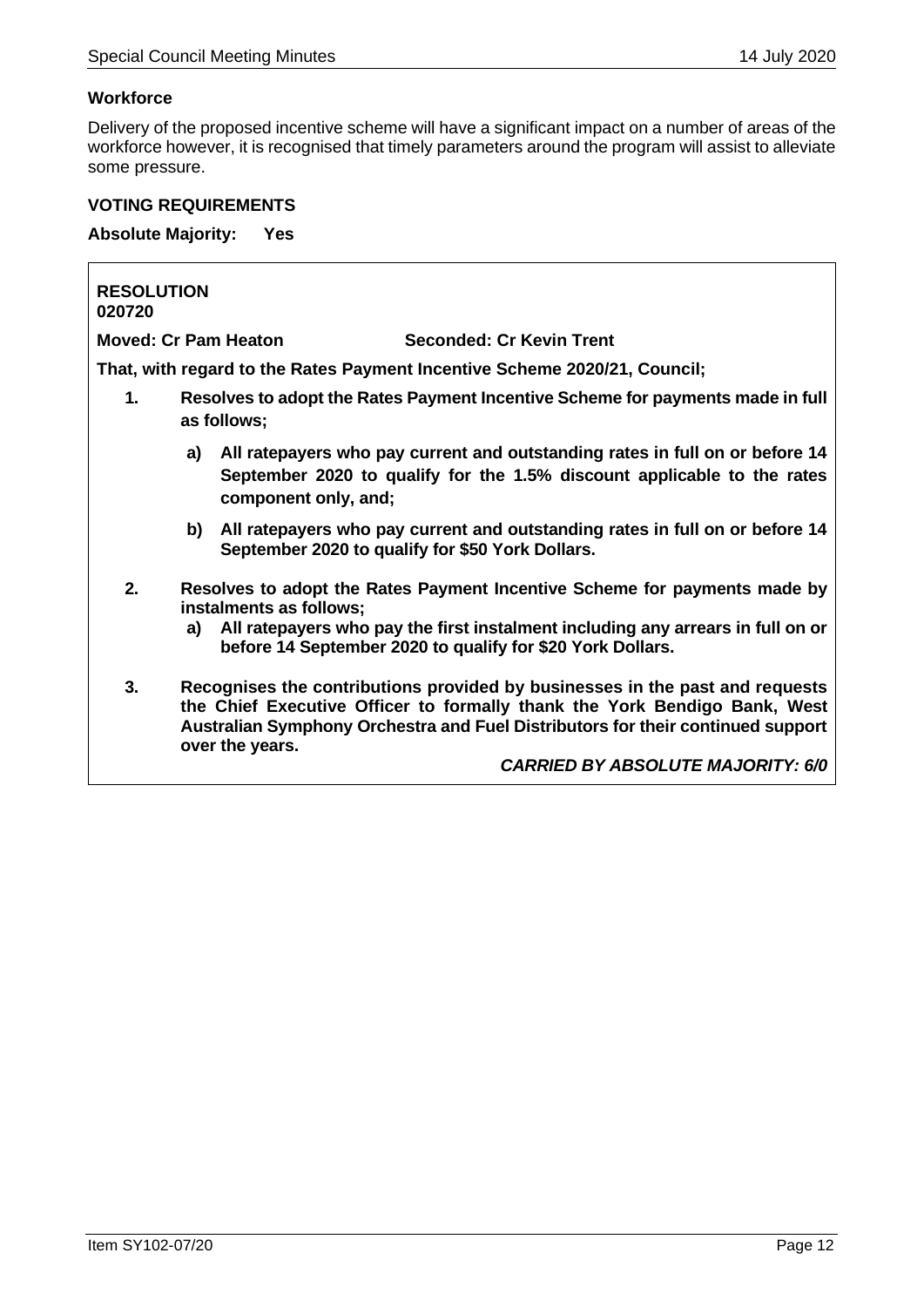#### <span id="page-12-0"></span>**SY103-07/20 COUNCILLORS SITTING FEES 2020/21**

| <b>File Number:</b>                         | <b>FI.BUD2021</b>                             |
|---------------------------------------------|-----------------------------------------------|
| Author:                                     | Tabitha Bateman, Finance Manager              |
| <b>Authoriser:</b>                          | <b>Chris Linnell, Chief Executive Officer</b> |
| <b>Previously before</b><br><b>Council:</b> | <b>Not Applicable</b>                         |
| <b>Appendices:</b>                          | Nil                                           |

#### **NATURE OF COUNCIL'S ROLE IN THE MATTER**

Executive Legislative

#### **PURPOSE OF REPORT**

This report provides details of the proposed Councillors' Sitting Fees for the 2020/21 financial year.

#### **BACKGROUND**

Pursuant to Section 7A and 7B of the *Salaries and Allowances Act 1975,* the Salaries and Allowances Tribunal (SAT) determines the minimum and maximum remuneration paid to elected members at intervals of not more than 12 months.

Subject to this annual determination and in accordance with Section 5.98 of the *Local Government Act 1995*, Councillor Sitting Fees and Allowances are reviewed and adopted with the Annual Budget.

#### **COMMENTS AND DETAILS**

Following the release of the SAT's determination, officers have prepared the draft budget with no change to Councillors Sitting fees for the 2020/21 financial year in accordance with sections 13 and 14 of the determination;

- *"13. The Tribunal has determined there will be no increase in remuneration, fees, expenses and allowance ranges provided to CEOs and elected members.*
- 14. The Tribunal notes each local government is able to set remuneration within the band *to which it is allocated. Each local government must conduct its own assessment to determine whether any increase, within the bands, is justified".*

The SAT determination, released 8 April 2020 and taking effect 1 July 2020, focuses on the economic circumstances of the state. In particular, considerations were given to the sudden and overriding issue of COVID-19 which ultimately influenced the Tribunal's decision.

This comes following a nil increase to allowances in 2017/18 and 2018/19 and a 1% increase to the 2019/20 financial year.

#### **IMPLICATIONS TO CONSIDER**

#### **Consultative**

Salaries and Allowances Tribunal

#### **Strategic**

Strong and Effective Leadership

5.1 A financially sustainable Shire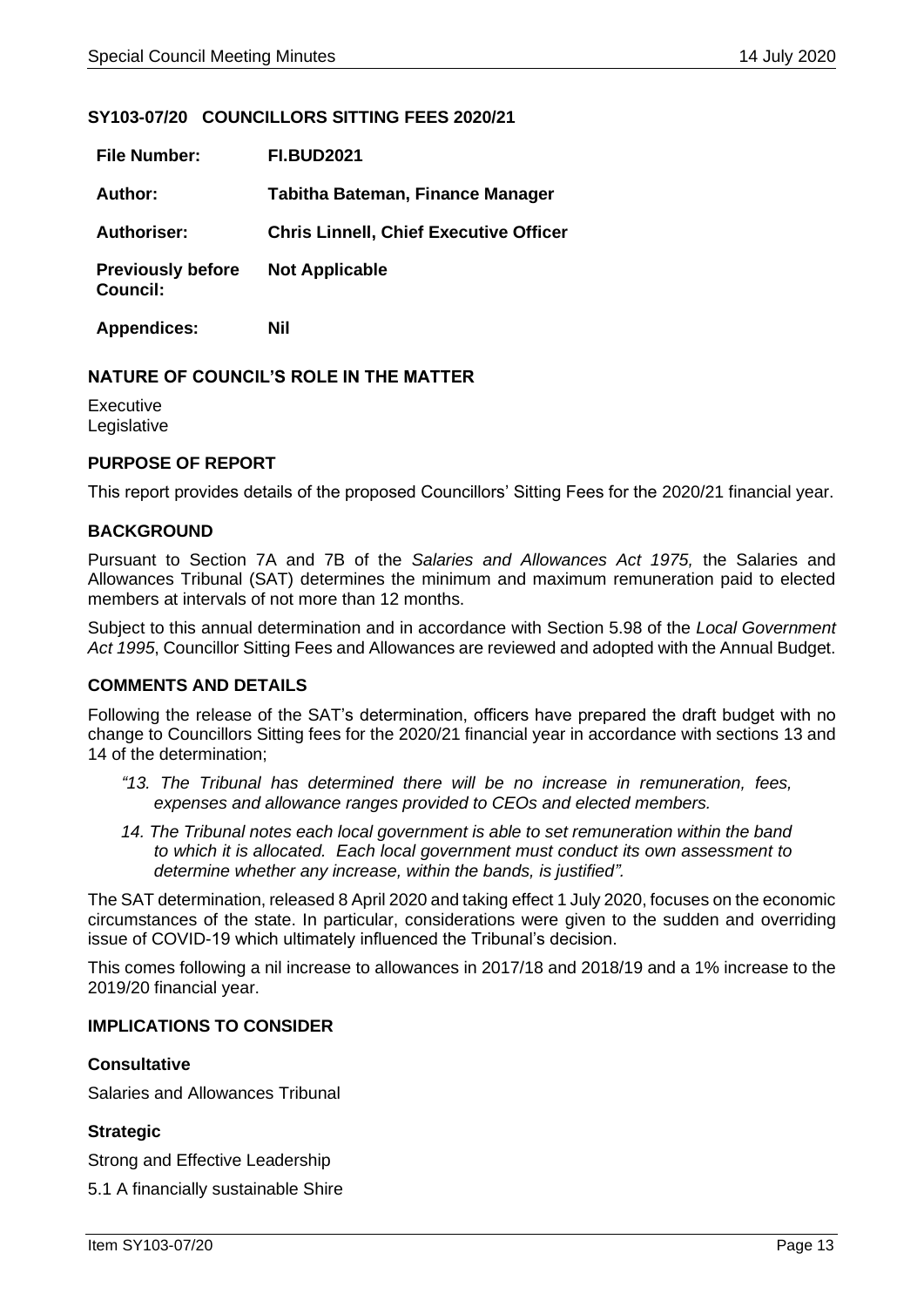#### **Policy Related**

N/A

#### **Financial**

The total proposed fees to be paid to Councillors in the 2020/21 budget amounts to \$139,004 as detailed in the following table:

| <b>Elected members remuneration</b> | 2020/21       | 2019/20       | 2019/20       |
|-------------------------------------|---------------|---------------|---------------|
|                                     | <b>Budget</b> | <b>Actual</b> | <b>Budget</b> |
|                                     | \$            | \$            | \$            |
| Meeting fees                        | 102,359       | 101,524       | 102,359       |
| Mayor/President's allowance         | 16,916        | 16,870        | 16,916        |
| Deputy Mayor/President's allowance  | 4,229         | 4,217         | 4,229         |
| <b>Travelling expenses</b>          | 1,500         | 582           | 1,500         |
| Telecommunications allowance        | 14,000        | 13.680        | 14,000        |
|                                     | 139,004       | 136,874       | 139,004       |

In comparison to other Band 3 local governments, Councillors' attendance fees sit at 83% of the maximum allowance determined by SAT and the Presidential Allowances (Shire President and Deputy Shire President) are 46% of the maximum allowances.

#### **Legal and Statutory**

*Local Government Act 1995*

#### *5.98. Fees etc. for council members*

*(1A) In this section —*

*determined means determined by the Salaries and Allowances Tribunal under the Salaries and Allowances Act 1975 section 7B.*

- *(1) A council member who attends a council or committee meeting is entitled to be paid —*
	- *(a) the fee determined for attending a council or committee meeting; or*
	- *(b) where the local government has set a fee within the range determined for council or committee meeting attendance fees, that fee.*
- *(2A) A council member who attends a meeting of a prescribed type at the request of the council is entitled to be paid —*
	- *(a) the fee determined for attending a meeting of that type; or*
	- *(b) where the local government has set a fee within the range determined for meetings of that type, that fee.*
- *(2) A council member who incurs an expense of a kind prescribed as being an expense —*
	- *(a) to be reimbursed by all local governments; or*
	- *(b) which may be approved by any local government for reimbursement by the local government and which has been approved by the local government for reimbursement,*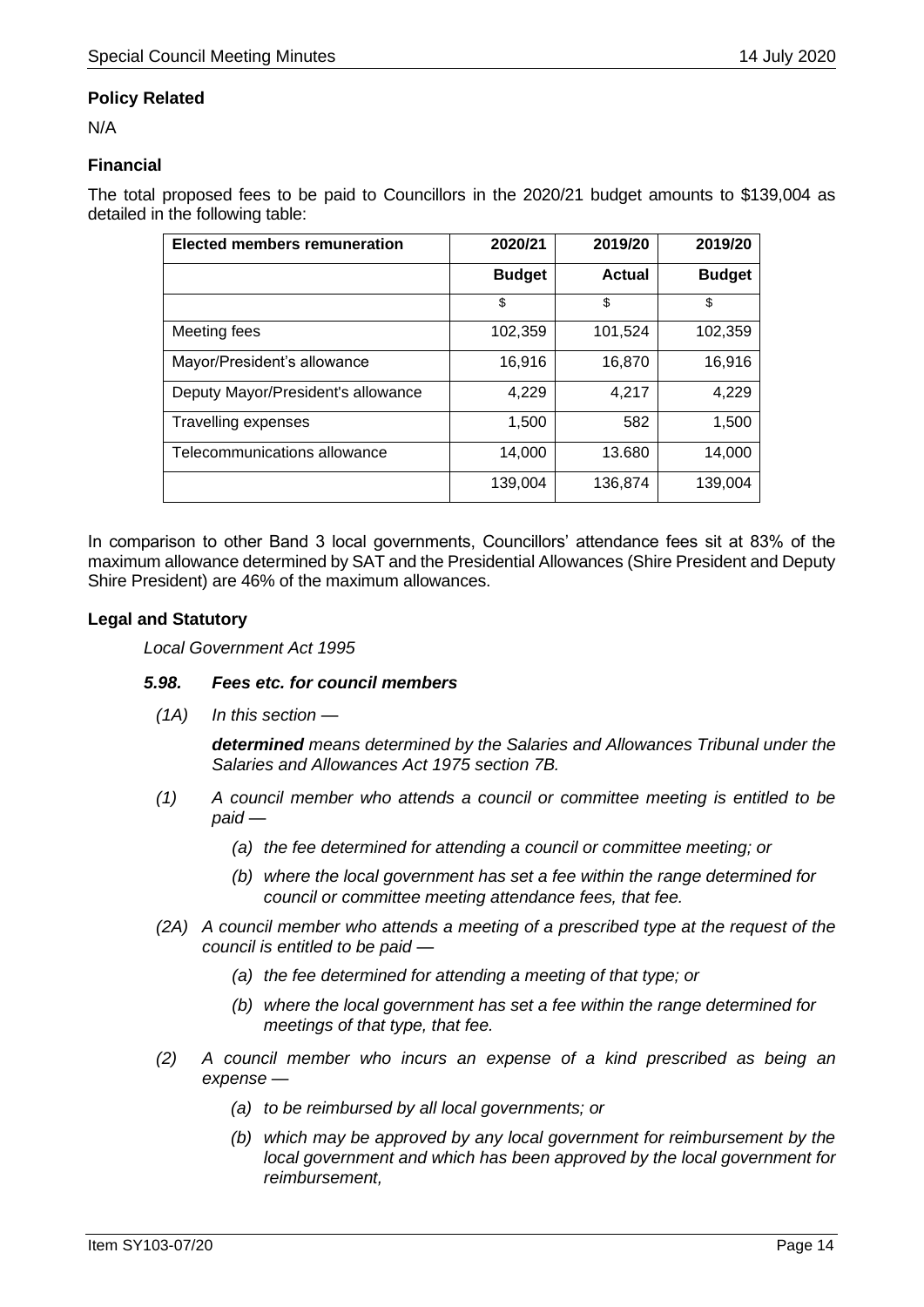*is entitled to be reimbursed for the expense in accordance with subsection (3).*

- *(3) A council member to whom subsection (2) applies is to be reimbursed for the expense —*
	- *(a) where the extent of reimbursement for the expense has been determined, to that extent; or*
	- *(b) where the local government has set the extent to which the expense can be reimbursed and that extent is within the range determined for reimbursement, to that extent.*
- *(4) If an expense is of a kind that may be approved by a local government for reimbursement, then the local government may approve reimbursement of the expense either generally or in a particular case but nothing in this subsection limits the application of subsection (3) where the local government has approved reimbursement of the expense in a particular case.*
- *(5) The mayor or president of a local government is entitled, in addition to any entitlement that he or she has under subsection (1) or (2), to be paid —*
	- *(a) the annual local government allowance determined for mayors or presidents; or*
	- *(b) where the local government has set an annual local government allowance within the range determined for annual local government allowances for mayors or presidents, that allowance.*
- *(6) A local government cannot —*
	- *(a) make any payment to; or*
	- *(b) reimburse an expense of,*

*a person who is a council member or a mayor or president in that person's capacity as council member, mayor or president unless the payment or reimbursement is in accordance with this Division.*

- *(7) A reference in this section to a committee meeting is a reference to a meeting of a committee comprising —*
	- *(a) council members only; or*
	- *(b) council members and employees.*

*[Section 5.98 amended by No. 64 of 1998 s. 36; No. 17 of 2009 s. 33; No. 2 of 2012 s. 14.]*

#### *5.98A. Allowance for deputy mayor or deputy president*

*(1) A local government may decide\* to pay the deputy mayor or deputy president of the local government an allowance of up to the percentage that is determined by the Salaries and Allowances Tribunal under the Salaries and Allowances Act 1975 section 7B of the annual local government allowance to which the mayor or president is entitled under section 5.98(5).*

*\* Absolute majority required.*

*(2) An allowance under subsection (1) is to be paid in addition to any amount to which the deputy mayor or deputy president is entitled under section 5.98.*

*[Section 5.98A inserted by No. 64 of 1998 s. 37; amended by No. 2 of 2012 s. 15.]*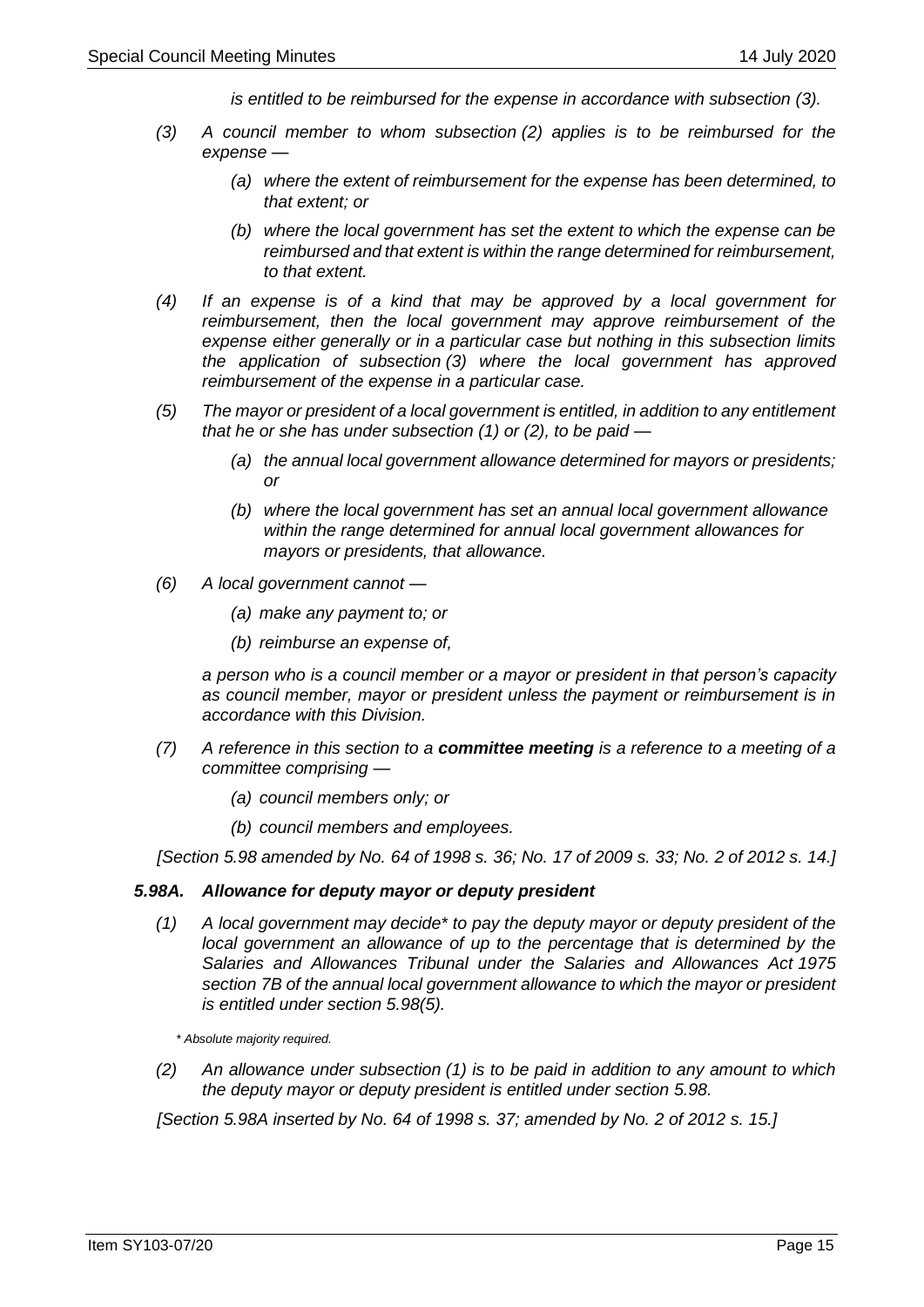#### *5.99. Annual fee for council members in lieu of fees for attending meetings*

*A local government may decide\* that instead of paying council members a fee referred to in section 5.98(1), it will instead pay all council members who attend council or committee meetings —*

- *(a) the annual fee determined by the Salaries and Allowances Tribunal under the Salaries and Allowances Act 1975 section 7B; or*
- *(b) where the local government has set a fee within the range for annual fees determined by that Tribunal under that section, that fee.*

*\* Absolute majority required.*

*[Section 5.99 amended by No. 2 of 2012 s. 16.]*

#### *5.99A. Allowances for council members in lieu of reimbursement of expenses*

*A local government may decide\* that instead of reimbursing council members under section 5.98(2) for all of a particular type of expense it will instead pay all council members —*

- *(a) the annual allowance determined by the Salaries and Allowances Tribunal under the Salaries and Allowances Act 1975 section 7B for that type of expense; or*
- *(b) where the local government has set an allowance within the range determined by the Salaries and Allowances Tribunal under the Salaries and Allowances Act 1975 section 7B for annual allowances for that type of expense, an allowance of that amount,*

and only reimburse the member for expenses of that type in excess of the amount of *the allowance.*

#### **Risk Related**

N/A

#### **Workforce**

N/A

#### **VOTING REQUIREMENTS**

**Absolute Majority: Yes**

| <b>RESOLUTION</b><br>030720                                                                                                                              |                                          |  |
|----------------------------------------------------------------------------------------------------------------------------------------------------------|------------------------------------------|--|
| <b>Moved: Cr Kevin Trent</b>                                                                                                                             | Seconded: Cr Denis Warnick               |  |
| That, with regard to Sitting Fees for the 2020/21 financial year, Council resolves to adopt<br>the following elected member sitting fees and allowances: |                                          |  |
| <b>Sitting Fee - President</b>                                                                                                                           | \$20,986                                 |  |
| Sitting Fee - Councillors x 6                                                                                                                            | \$13,562                                 |  |
| Allowance – Shire President                                                                                                                              | \$16,916                                 |  |
| <b>Allowance – Deputy President</b>                                                                                                                      | \$4,229                                  |  |
| <b>IT and Communications Allowance x 7</b>                                                                                                               | \$2,000                                  |  |
|                                                                                                                                                          | <b>CARRIED BY ABSOLUTE MAJORITY: 6/0</b> |  |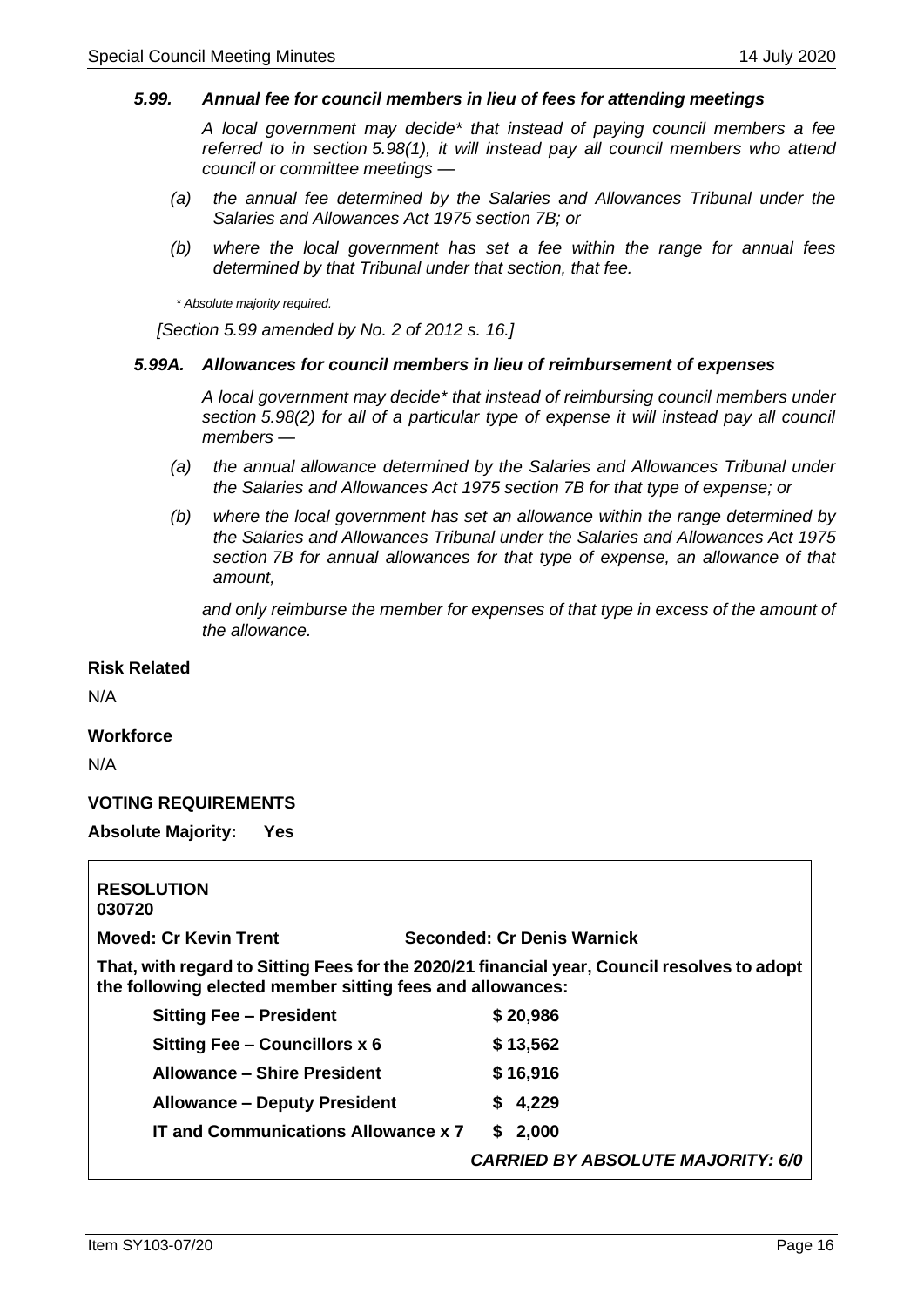#### <span id="page-16-0"></span>**SY104-07/20 MATERIAL VARIANCE REPORTING FOR 2020/21**

| <b>File Number:</b>                         | <b>FI.BUD2021</b>                             |
|---------------------------------------------|-----------------------------------------------|
| Author:                                     | Tabitha Bateman, Finance Manager              |
| <b>Authoriser:</b>                          | <b>Chris Linnell, Chief Executive Officer</b> |
| <b>Previously before</b><br><b>Council:</b> | <b>Not Applicable</b>                         |
| <b>Appendices:</b>                          | Nil                                           |

#### **NATURE OF COUNCIL'S ROLE IN THE MATTER**

Executive

#### **PURPOSE OF REPORT**

This report seeks Council's consideration and adoption of the level for reporting material variances to be used in statements of financial activity.

#### **BACKGROUND**

The *Local Government (Financial Management) Regulations 1996* (FMR) require a local government to prepare a Financial Activity Statement and report material variances to income and expenditure on a regular basis. Regulation 34(5) states that *"Each financial year, a local government is to adopt a percentage or value, calculated in accordance with the AAS, to be used in statements of financial activity for reporting material variances."*

#### **COMMENTS AND DETAILS**

In accordance with FMR 34(5), materiality thresholds can be set as a percentage or dollar value. This report recommends both; the advantage being that a minimum value threshold can be set as well as a proportional value threshold, relevant to major items or subtotals. Threshold levels should not be so high as to allow material variances to go unnoticed, and by the same token, should not be so low as to cause administrative burden.

For the purposes of monthly financial reporting, 10% is considered a reasonable guide for values with a dollar variance of \$5,000 or more for reporting in the monthly statement of financial activity. Officers also consider this threshold appropriate in determining reportable variances for the quarterly Finance and Costing Reviews.

#### **IMPLICATIONS TO CONSIDER**

#### **Consultative**

Office of the Auditor General

Australian Accounting Standards

#### **Strategic**

Strong and Effective Leadership

5.4 Open and accountable systems

#### **Policy Related**

N/A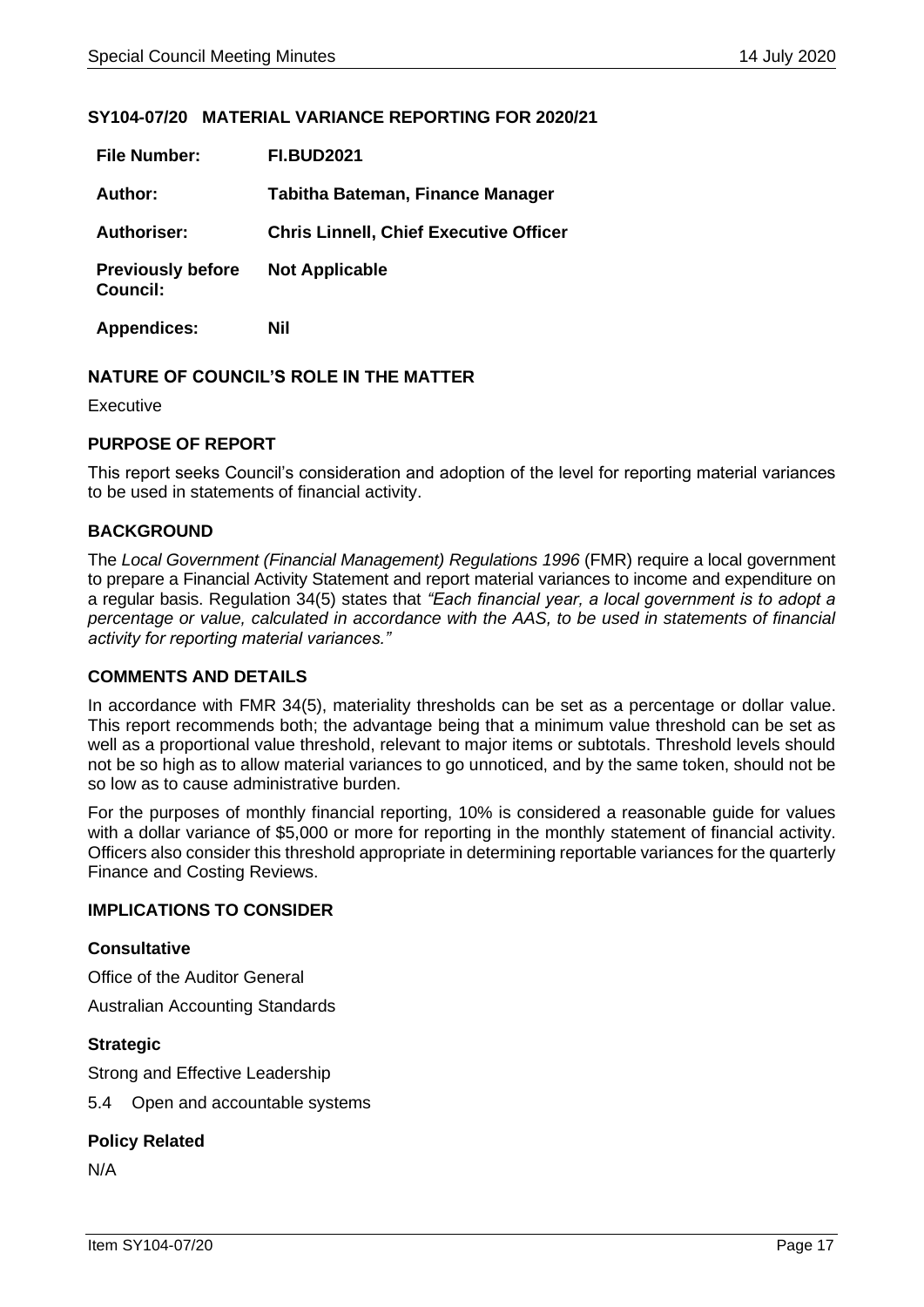#### **Financial**

The Australian Accounting Standards provide the following definition for Materiality;

*"Material - Omissions or misstatements of items are material if they could, individually or collectively, influence the economic decisions of users taken on the basis of the financial report. Materiality depends on the size and nature of the omission or misstatement judged in the surrounding circumstances. The size or nature of the item, or a combination of both, could be the determining factor."*

#### **Legal and Statutory**

#### *Local Government (Financial Management) Regulations 1996*

- *34. Financial activity statement required each month (Act s. 6.4)*
	- *(5) Each financial year, a local government is to adopt a percentage or value, calculated in accordance with the AAS, to be used in statements of financial activity for reporting material variances.*

#### **Risk Related**

Council is required to adopt a percentage or value for reporting material variances. Failure to do so constitutes a breach of the *Local Government (Financial Management) Regulations 1996* which is considered a high risk to the organisation.

#### **Workforce**

N/A

#### **VOTING REQUIREMENTS**

**Absolute Majority: Yes**

#### **RESOLUTION 040720**

#### **Moved: Cr Kevin Trent Seconded: Cr Pam Heaton**

**That Council, in accordance with Regulation 34(5) of the Local Government (Financial Management) Regulations 1996 and Australian Accounting Standards, adopts the percentage of 10% for items with a variance of \$5,000 or more for reporting material variances in the Statement of Financial Activity.**

*CARRIED BY ABSOLUTE MAJORITY: 6/0*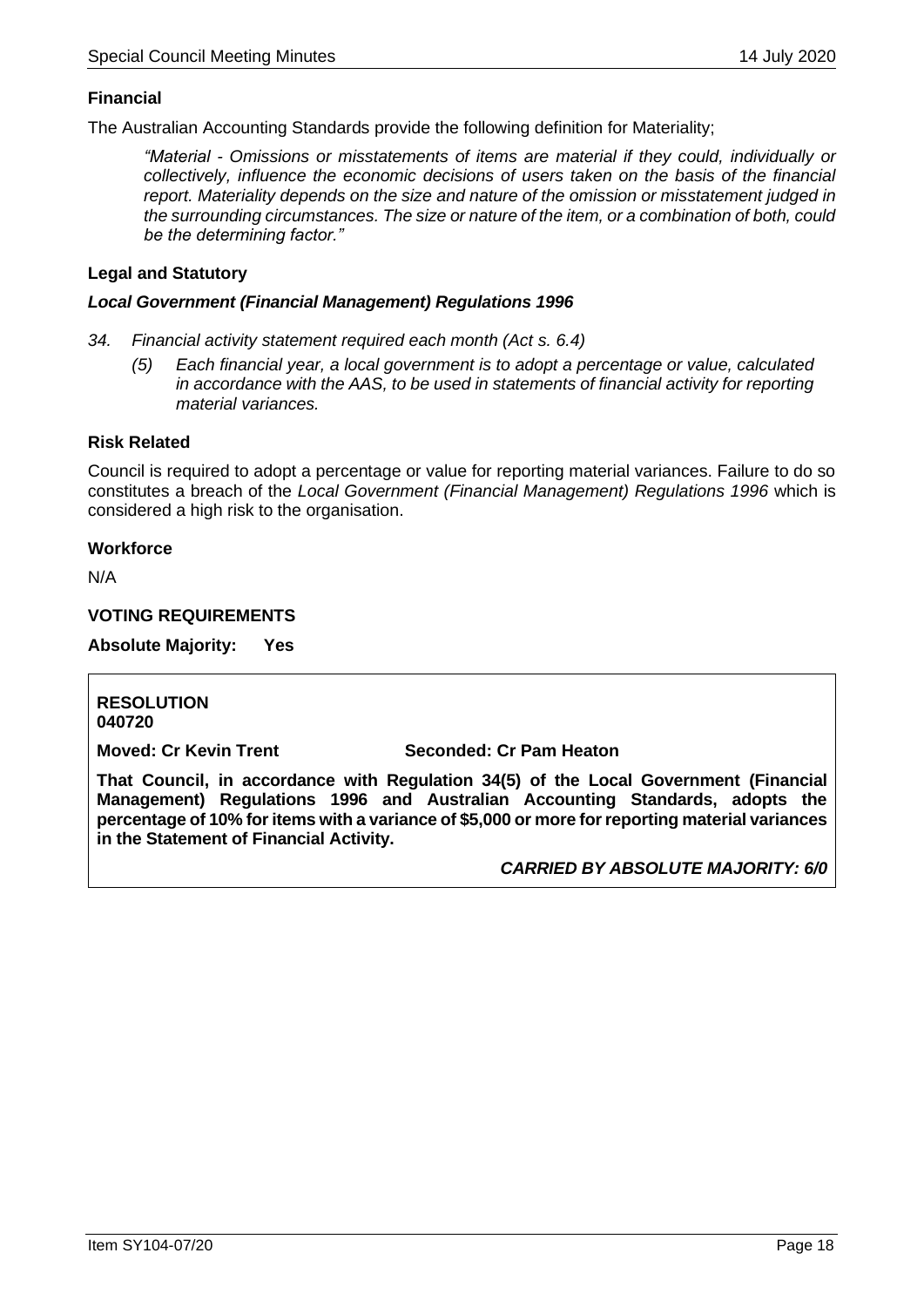#### <span id="page-18-0"></span>**SY105-07/20 ADOPTION OF THE ANNUAL BUDGET FOR THE FINANCIAL YEAR ENDING 30 JUNE 2021**

| <b>File Number:</b>                         | <b>FI.FUD2021</b>                                                           |  |  |
|---------------------------------------------|-----------------------------------------------------------------------------|--|--|
| Author:                                     | <b>Tabitha Bateman, Finance Manager</b>                                     |  |  |
| <b>Authoriser:</b>                          | <b>Chris Linnell, Chief Executive Officer</b>                               |  |  |
| <b>Previously before</b><br><b>Council:</b> | <b>Not Applicable</b>                                                       |  |  |
| <b>Appendices:</b>                          | <b>Annual Budget 2020/21</b><br>1.<br><b>Organisational Structure</b><br>2. |  |  |

#### **NATURE OF COUNCIL'S ROLE IN THE MATTER**

**Executive** Legislative

#### **PURPOSE OF REPORT**

This report presents the 2020/21 Annual Budget for adoption by Council.

#### **BACKGROUND**

Under Section 6.2(1) of the *Local Government Act 1995* (the Act), each local government is required to prepare and adopt by 'Absolute Majority' a budget for the following financial year. The Act prescribes that this must be done between 1 June and 31 August for the financial year ending 30 June following that August.

The 2020/21 Annual Budget has been prepared in accordance with Section 6.2 of the Act and the *Local Government (Financial Management) Regulations* Part 3, Regulations 22 to 33.

The preparation of the Annual Budget is both a statutory requirement of the Act and a responsible financial management practice. The development of the budget is based largely upon the objectives of the new Strategic Community Plan adopted in June 2020. In addition, Council and officers considered the Shire's informing strategies (risk management, asset management etc) in formulating the draft budget. This year, budget preparation has been particularly challenging amid the prevailing economic climate which has been substantially impacted by the COVID-19 pandemic and the Government of Western Australia declaring a State of Emergency.

Since March 2020, Council has endorsed a range of measures to respond to and recover from the impacts of COVID-19. These measures include, but are not limited to;

- Adoption of the Business Continuity Plan (Resolution 010320)
- Adoption of Policy F1.9 Financial Hardship (Resolution 010420)
- Halting penalty interest charges relating to rates effective 1 April 2020
- Re-purposing of Cash Reserves (Resolution 140520)
- Adoption of the Schedule of Fees and Charges incorporating a 0% increase and various waivers (Resolution 120520)
- Consideration for no increase to the general Rate in the Dollar and,
- Consideration for increased funding opportunities to promote the local economy including an extensive 'Shop Local' program.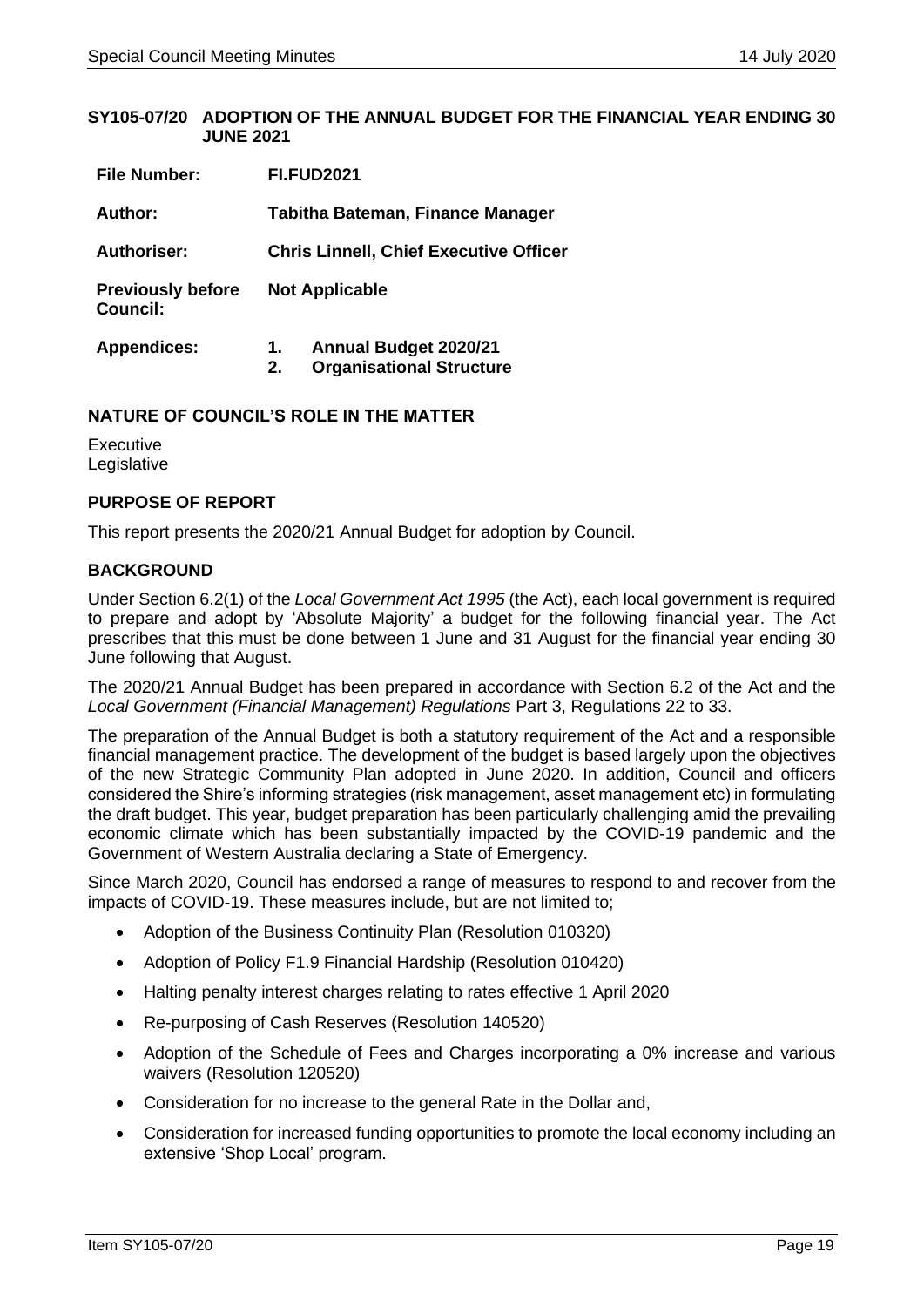Various amendments made to the *Local Government Act 1995* (the Act) have also impacted the development of the annual budget reducing usual revenue streams and increasing expenditure to assist in funding COVID-19 support measures.

#### **COMMENTS AND DETAILS**

The Budget document includes the Statutory Budget format with all relevant disclosures to discharge financial accountability to the community. As in past years, in preparing the budget, officers have compiled and analysed relevant information including estimation of the year end position and held a series of budget workshops with Councillors. In accordance with the CBP, a rate increase of 3% was incorporated into the first draft. It was determined very early in the budget planning process however, that the budget would be developed with no increase to the Rate in the Dollar.

The final draft as attached to this report (Appendix 1) and presented for adoption has been prepared with a 0% rate in the dollar increase and a reduction in the rates non-payment penalty interest rate to 8% down from 9%. It is also proposed that no interest will be charged on rates between 1 July and 31 December 2020.

In addition, the 2020/21 Schedule of Fees & Charges were adopted 26 May 2020, advertised for the month of June and came into effect 1 July 2020. The Fees and Charges included a number of waivers and fee reductions estimated at a cost of approximately \$61,000.

The Statutory Budget has been prepared in accordance with all relevant professional accounting pronouncements. It contains all statutory statements and supporting schedules including:

- Statement of Comprehensive Income by Nature or Type
- Statement of Comprehensive Income by Program
- Statement of Cashflows
- Rate Setting Statement
- Notes to and forming part of the Budget
- Supplementary Information

The 2020/21 proposed Annual Budget has predicted a net carried forward balance of \$2,216,507. This anticipated net carried forward amount is the result of a number of operational and capital works projects that have been identified as not being able to be completed by 30 June 2020 in addition to operational savings. Some carry over items or projects included in the 2020/21 budget are identified as follows;

| • Advance Payment of 2020/21 Financial Assistance Grants | \$779,703 |
|----------------------------------------------------------|-----------|
| • Capital Expenditure (predominantly plant purchases)    | \$530,000 |
| • Community Funding and Sponsorships                     | \$153,000 |

Due to the difficulty in estimating the actual surplus carried forward, it is anticipated that any adjustments to the net carried forward surplus will be identified during the first quarter Financial Review and presented to the Audit Committee for recommendation to Council.

Due to pressures brought about by COVID-19, and the challenges faced when balancing the Annual Budget, the Shire has called on a number of cash reserves to:

- 1. Fund COVID-19 support measures.
- 2. Balance the budget.

In the event there is a reduction in the carried forward surplus, Council may consider adjusting the proposed allocations to reserves or amending the scope of certain projects. However, in the event the surplus is greater than estimated, the options for the remaining balance could be:

• Allocate the full amount to requested carryovers or project briefs that could not be funded in the draft budget.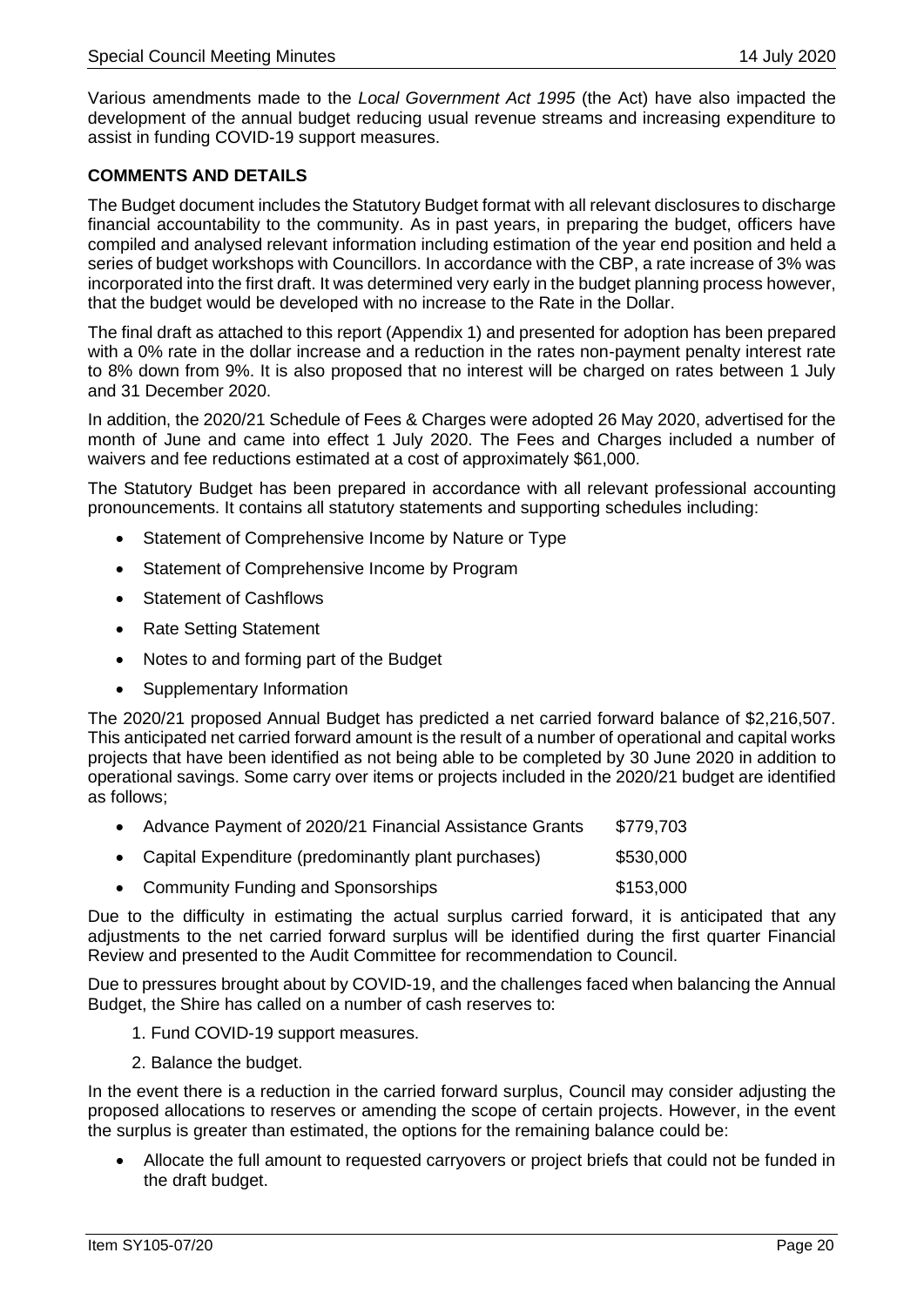- Allocate the full amount to reserves.
- Allocate the full amount to roads reseals.
- Any combination of the above.

#### *Recommendation*

Officers are recommending that Council adopts the Annual Budget 2020/21 as attached to this report. This will allow timely rates billing for the 2020/21 financial year, subsequent positive cashflow, commencement of scheduled projects and compliance with the Shire's statutory obligations regarding the lodgement of the annual budget with the Department of Local Government.

#### **IMPLICATIONS TO CONSIDER**

#### **Consultative**

In developing the budget, the Shire of York has given due consideration to the Strategic Community Plan, Corporate Business Plan and the Long-Term Financial Plan. In addition, the Shire's informing strategies (risk management, asset management, workforce plan) were considered. The Workforce Plan, along with the Long-Term Financial Plan, will require review in the 2020/21 financial year following the adoption of the new Strategic Community Plan and the Corporate Business Plan.

#### **Strategic**

The 2020/21 budget was developed with consideration for the Shire of York's Strategic Community Plan and the consequences of the COVID-19 pandemic, which is outlined in the COVID-19 Recovery Strategy and Action Plan.

#### **Policy Related**

The development of the Annual Budget has been conducted in accordance with the Shire of York's F1.3 *Significant Accounting Policy*.

#### **Financial**

The financial implications of adopting the 2020/21 Budget are as disclosed in the notes forming part of the annual budget as attached to this report.

#### **Legal and Statutory**

Local Government Act 1995 – Section 6.2; and

Financial Management Regulations Part 3 Regulations 22 – 33.

#### **Local Government (COVID-19 Response) Order 2020**

- *7. Section 6.2 modified (local government to prepare annual budget)*
	- *(1) Section 6.2(2) is modified as set out in this clause in relation to the preparation of the 2020/21 annual budget of a local government.*
	- *(2) The reference to the contents of the plan for the future of the district made in accordance with section 5.56 is replaced with a reference to the consequences of the COVID-19 pandemic.*

#### **Risk Related**

If Council resolved not to adopt the budget or delayed the process it could pose the following risks:

- a) Serious cashflow issues
- b) Delay in essential works and services
- c) Reputational risk from the inability to meet ongoing financial commitments
- d) Non-compliance with the LG Act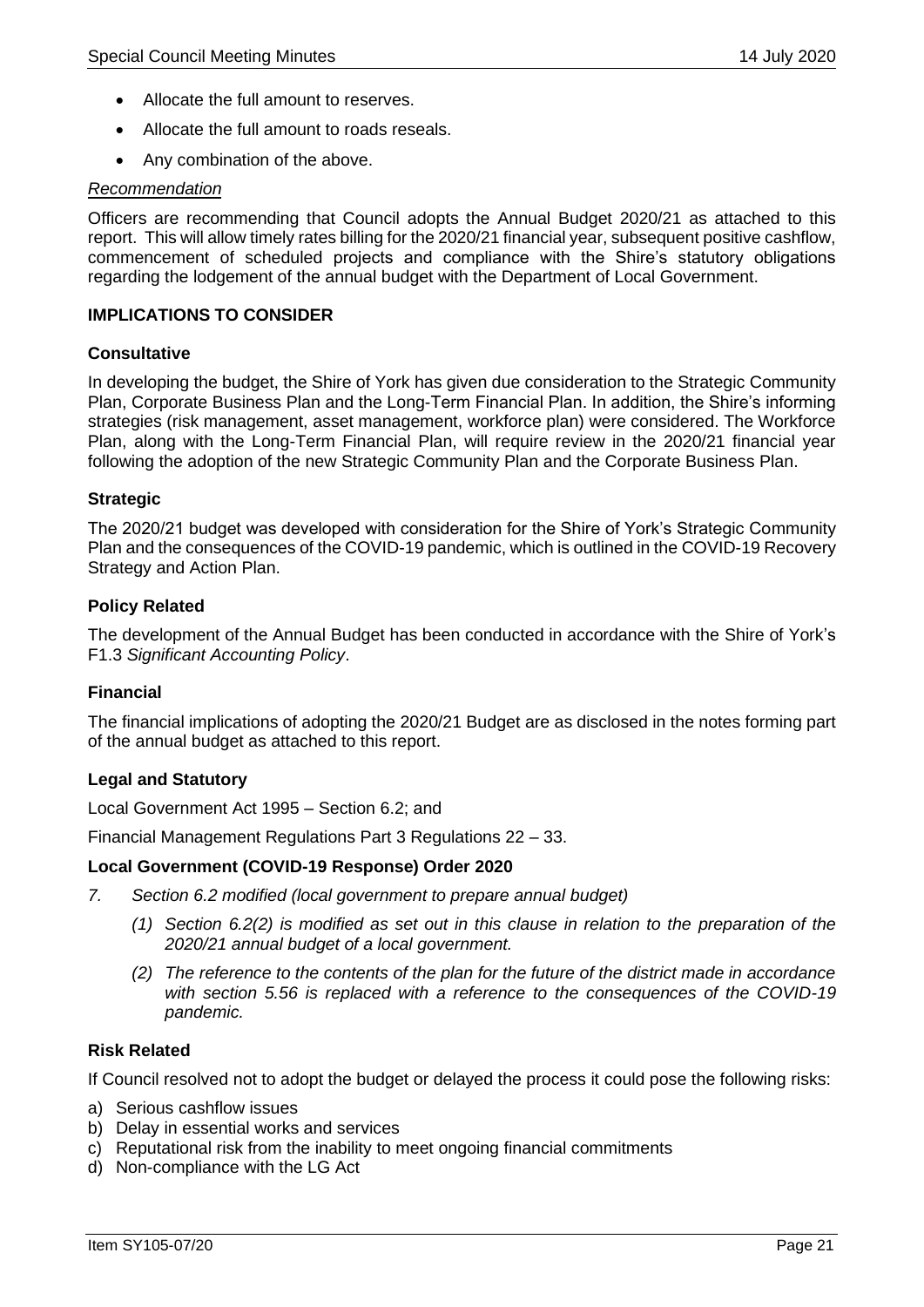#### **Workforce**

The 2020/21 budget does not propose any new positions in addition to the 2019/20 financial year. It does however, continue to fund the two new positions adopted in the 2018/19 budget. These are the position of part-time YRCC Project Officer in accordance with Council Resolution 080418 (proposed to be renamed Community Development Officer in 2020/21 in accordance with the CBP), and the inclusion of a part-time Parks and Gardens trainee. Furthermore, funds have again been allocated to meet the increased staffing levels at the York Visitors Centre to address the increase of tourism and visitors to the area.

An organisational structure is attached at Appendix 2 for Council's information.

#### **VOTING REQUIREMENTS**

**Absolute Majority: Yes**

**RESOLUTION 050720**

**Moved: Cr Pam Heaton Seconded: Cr Kevin Trent**

**That, with regard to the Adoption of the Annual Budget (2020/2021), Council:**

- **1. Resolves, pursuant to Section 6.2 of the Local Government Act 1995 and the Local Government (Financial Management) Regulations 1996 Part 3, Regulations 22 to 33, to adopt the Annual Budget as per Appendix 1 - Annual Budget 2020/21.**
- **2. Notes the Schedule of Fees and Charges as adopted 26 May 2020, came into effect 1 July 2020.**
- **3. Requests the Chief Executive Officer to formally thank the Federal Government for the Financial Assistance Grant Program committed in the 2020/21 financial year.**

*CARRIED BY ABSOLUTE MAJORITY: 6/0*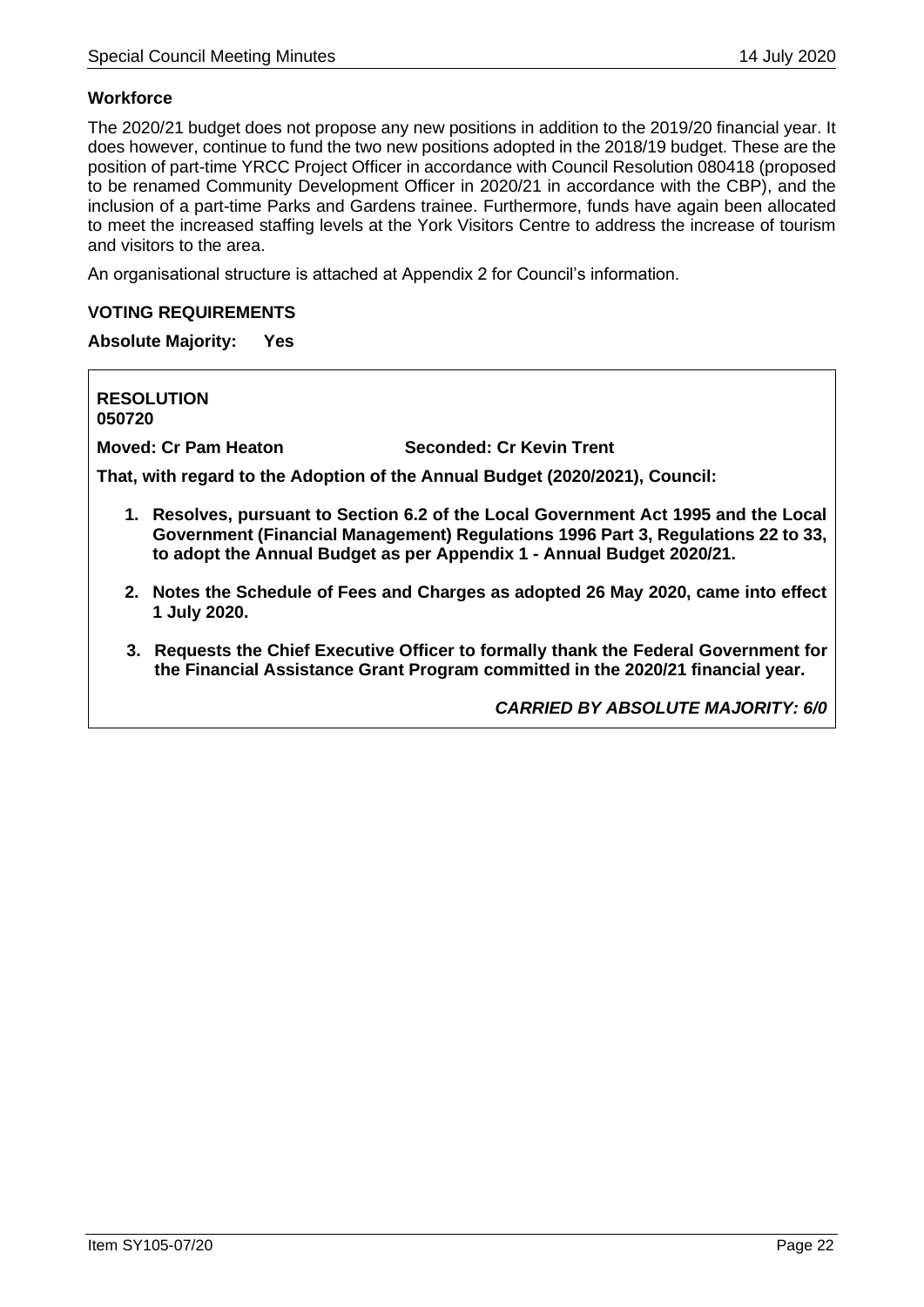#### <span id="page-22-0"></span>**SY106-07/20 PENALTY INTEREST CHARGES, RATES PAYMENT OPTIONS, INSTALMENT INTEREST AND INSTALMENT ADMINISTRATION CHARGES 2020/21**

| <b>File Number:</b>                         | <b>FI.BUD2021</b>                             |
|---------------------------------------------|-----------------------------------------------|
| Author:                                     | Tabitha Bateman, Finance Manager              |
| <b>Authoriser:</b>                          | <b>Chris Linnell, Chief Executive Officer</b> |
| <b>Previously before</b><br><b>Council:</b> | <b>Not Applicable</b>                         |
| <b>Appendices:</b>                          | Nil                                           |

#### **NATURE OF COUNCIL'S ROLE IN THE MATTER**

**Executive** Legislative

#### **PURPOSE OF REPORT**

The purpose of this report is for Council to consider and adopt the rates payment options for the 2020/21 financial year. This report also requests Council to consider and adopt the penalty interest charges for outstanding rates and other charges for the 2020/21 financial year.

#### **BACKGROUND**

Council is required to adopt the proposed rate of penalty interest on rates and other charges incorporated into the 2020/21 Budget in accordance with Sections 6.13 and 6.51 of the *Local Government Act 1995* (the Act).

For the 2019/20 financial year the non-payment penalty interest rate of 9% was adopted and for interest applied to instalments, was 5.5%. At a Special Council Meeting held 21 April 2020 Council resolved to halt the penalty interest charges relating to rates and charges effective 1 April 2020 and adopt Policy F1.9 Financial Hardship. It was further resolved to develop the 2020/21 budget giving consideration to no increase to the rate in the dollar and no interest or administration fees to be charged on rates and service charges.

At the Ordinary Meeting of Council held 26 May 2020 officers presented the 2020/21 Schedule of Fees and Charges for adoption and inclusion in the 2020/21 Annual Budget taking effect 1 July 2020. In addition to proposing no increases to the fees and charges, Council also at the time resolved to waive the Instalment Administration fee for rates paid by instalments in the 2020/21 financial year at an approximate cost of \$20,000.

Council is requested to adopt the proposed interest rates, administration fees and due dates for the payment of rates in full and by instalments. Options proposed are for one full payment and payment by four instalments. Dates are based on the rates notices being distributed on 10 August 2020.

#### **COMMENTS AND DETAILS**

Under Section 6.13(1) of the *Local Government Act 1995* (the Act), Council is able to charge interest on any amount of money (other than rates and service charges) owed to the local government. Under Section 6.51(1) of the Act, Council can charge interest on unpaid rates and rates on an instalment plan. The maximum interest rate for unpaid rates and other monies owed to Council is prescribed by Regulation 68 of the *Local Government (Financial Management) Regulations 1996 (FMR)*.

The Local Government (COVID-19 Response) Ministerial Order 2020, gazetted 8 May 2020, modifies some provisions within Part 6 of the Local Government Act influencing development of the annual budget. The Ministerial Order provides consideration and relief for persons experiencing financial hardship as a consequence of the COVID-19 pandemic and prohibits Local Governments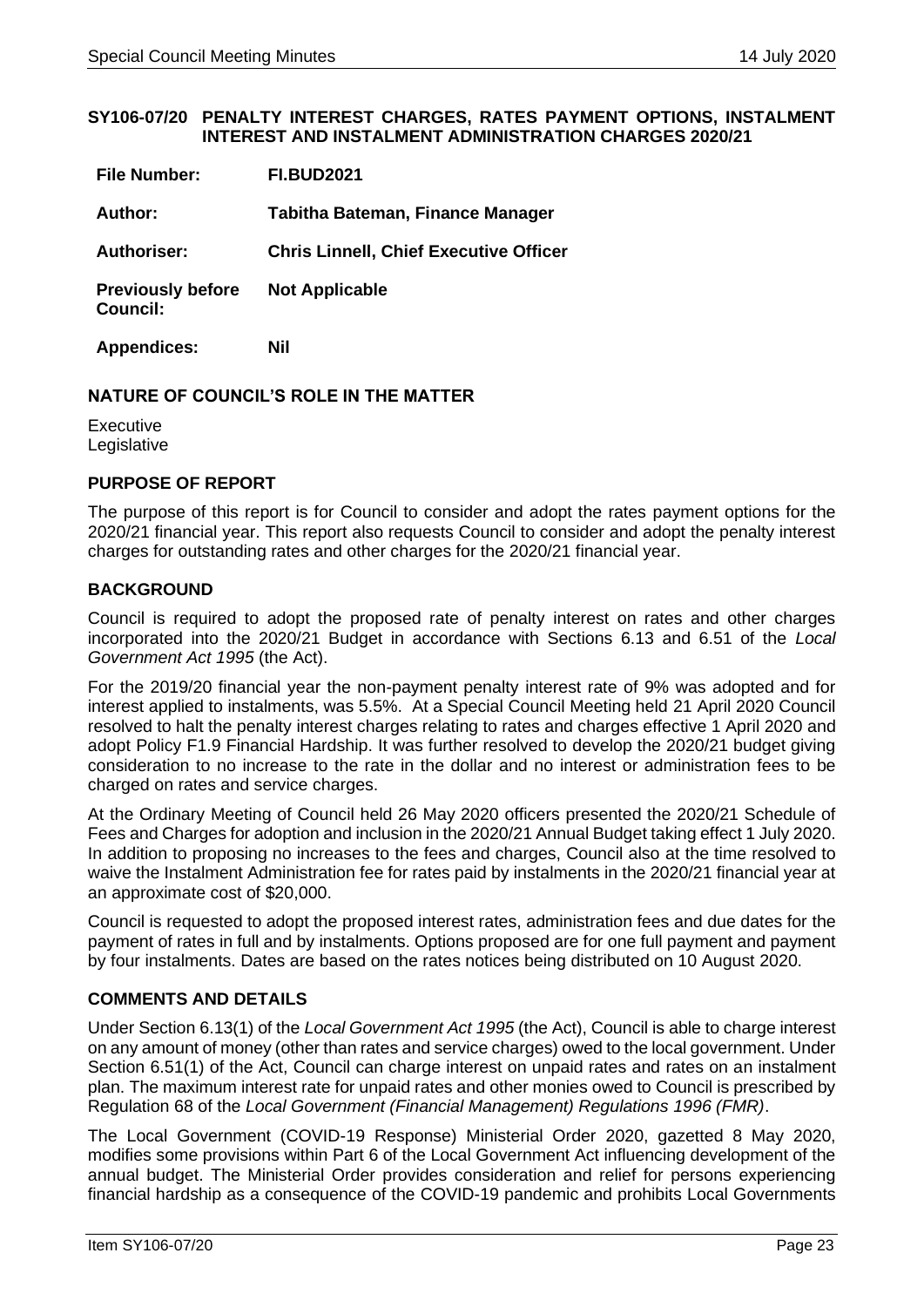from applying an additional charge and/or interest under S6.45(3) on rates and charges if the person is determined by the Local Government to be suffering financial hardship as a consequence of the COVID-19 pandemic. In addition, Ministerial Order clause 13(4) limits the interest rate to 3% applicable to instalment interest, if a financial hardship policy has not been adopted. If a financial hardship policy has been adopted by Council, then the 5.5% interest rate can be applied to ratepayers, including persons suffering financial hardship not related to COVID-19 or that choose to pay by instalment for any other reason.

#### *Interest on instalments*

Whilst the Ministerial Order provides for the imposition of 5.5% rate of interest to apply on instalment payments for rates and other charges, the budget has been developed with no interest applicable to rates instalments at a cost of approximately \$24,000. This is based on discussions with Council during budget workshops and is a direct response to the COVID-19 pandemic.

#### *Instalment administration charges*

Under Regulation 67 of the FMR, instalment charges are set to provide a full or partial reimbursement of administration costs. In previous years, an individual instalment transaction fee was set to reflect the administration cost of handling the four (4) instalment option provided to ratepayers. For this financial year however, and in accordance with Council Resolution 120520, it is proposed that no instalment administration fees will be charged. This equates to approximately \$20,000 for the year or \$30 per property on the instalment option.

#### *Interest on overdue rates*

Ministerial Order Clause 14 prohibits local governments from imposing, under S6.51, an interest rate exceeding 8% applicable to unpaid rates or services charges after becoming due and payable. The Order further provides that this interest cannot be imposed on a person that is considered by the Local Government to be suffering financial hardship as a consequence of the COVID-19 pandemic.

In accordance with the Ministerial Order, a reduction to the interest rate from 9% to 8% is required. The draft budget has been developed with no interest charges for the period 1 April to 31 December 2020. The 8% interest rate is proposed to take effect 1 January 2021. This is estimated to cost approximately \$88,000 and forms part of Council's recovery measures to assist ratepayers.

#### *Due dates for payment*

Section 6.50 of the Act permits a Council to determine when a rate charge becomes due and payable, which cannot be earlier than 35 days after the issue date noted on the rate notice. Where a person elects to pay a rate charge by instalments, the second and each subsequent instalment does not become due and payable at intervals of less than 2 months.

The due date of each instalment for the 2020/21 financial year based on the rates notices being distributed on 10 August 2020 is as follows:

| Payment in full | 14 September 2020 |
|-----------------|-------------------|
| 1st Instalment  | 14 September 2020 |
| 2nd Instalment  | 18 November 2020  |
| 3rd Instalment  | 19 January 2021   |
| 4th Instalment  | 25 March 2021     |

Further, ratepayers may request an alternative payment arrangement to pay the total amount due in full by the end of the financial year. These requests are subject to approval by the Chief Executive Officer. In accordance with the Shire's policy F1.1 Revenue Collection, where the outstanding amount will not be paid in full by the end of the financial year, these applications are referred to Council to consider on a case by case basis and are reviewed annually.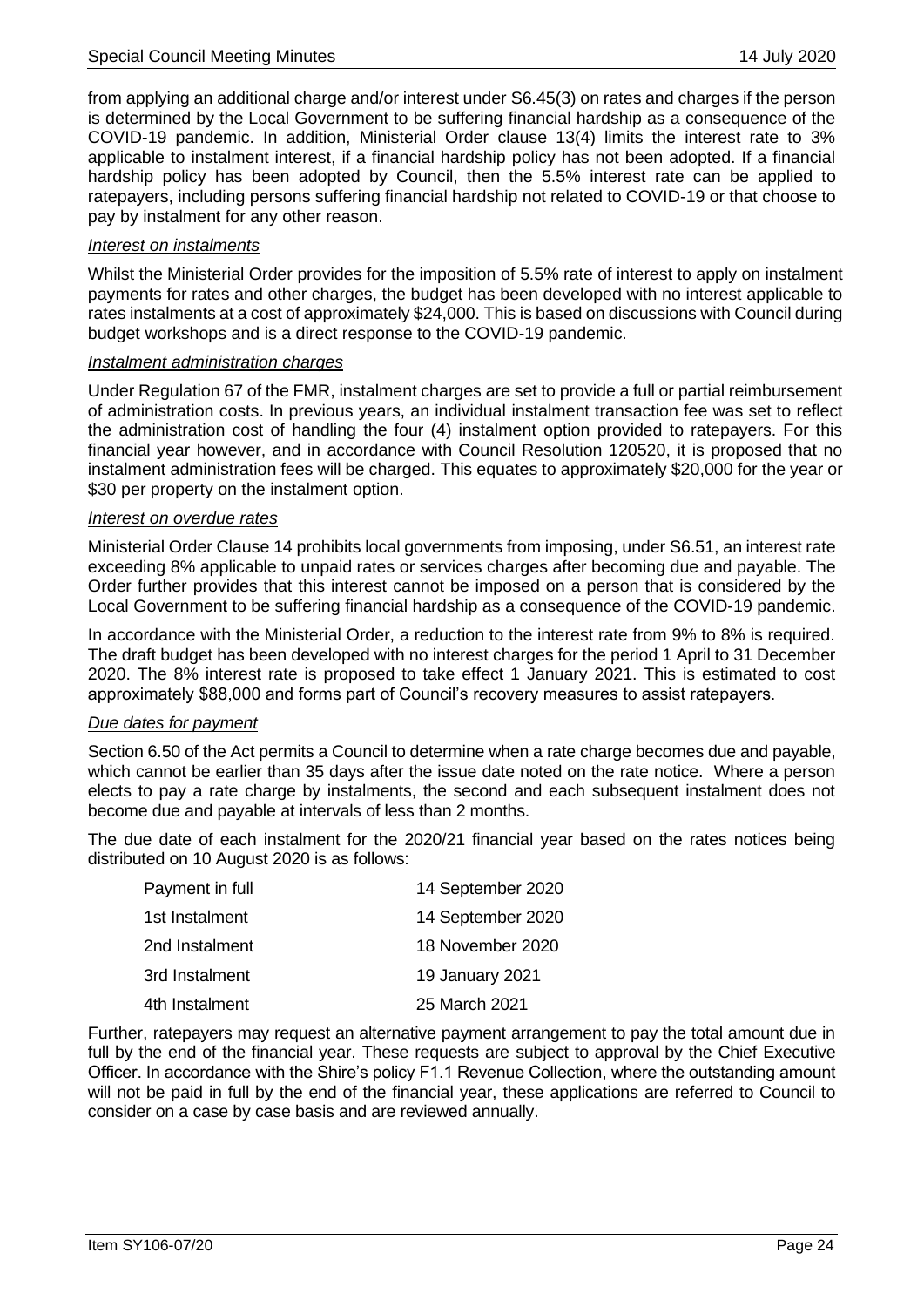#### **IMPLICATIONS TO CONSIDER**

#### **Consultative**

Department of Local Government

WALGA

#### **Strategic**

Strong and Effective Leadership

5.3 A financially sustainable Shire

#### **Policy Related**

F.1.1 Revenue Collection

#### **Financial**

Estimated revenue from instalment interest charges amounts to \$24,000 and from administration fees, \$19,500. Interest received from non-payment of rates is estimated at \$100,000. For the most part, these amounts have been foregone in the development of the 2020/21 Budget.

#### **Legal and Statutory**

Section 6.13 of the *Local Government Act 1995* permits the Council to impose interest on any amount of money (not rates or service charges) that remains unpaid.

Section 6.51 of the *Local Government Act 1995* permits the Council to impose interest on a rate or service charge that remains unpaid (including instalments).

Regulation 68 of the *Local Government (Financial Management) Regulations* states that the maximum rate of interest on overdue rates payable by instalments to be imposed under Section 6.51 of the Local Government Act is 5.5%.

Regulation 19A of the *Local Government (Financial Management) Regulations* states that the maximum rate of interest on any amount of money (other than rates or service charges) to be imposed under Section 6.13 of *the Local Government Act* is 11%.

Section 6.45 of the *Local Government Act 1995* states that payment for rates charged may be made by single payment or a person may elect to make payment by 4 equal or nearly equal instalments. A local government may impose an additional administration charge in accordance with Regulation 67 of the *Local Government (Financial Management) Regulations* (including an amount by way of interest) where payment of a rate charge is made by instalments.

#### *Local Government (COVID-19 Response) Order 2020*

*13. Section 6.45 modified (options for payment of rates or service charges)* 

*(1) In this clause –*

*financial hardship policy, in relation to a local government, means a policy addressing the manner in which the local government will deal with financial hardship that may be suffered by ratepayers and other persons who are required to make payments to the local government.*

- *(2) Section 6.45 is modified as set out in this clause in relation to payment by instalments of a rate or service charge imposed by a local government in the 2020/21 financial year.*
- *(3) The local government cannot impose an additional charge (including an amount by way of interest) under section 6.45(3) in respect of payment by instalments made by an excluded person.*
- *(4) If the local government has not adopted a financial hardship policy, the maximum rate of interest that may be imposed by the local government under section 6.45(3) is 3%.*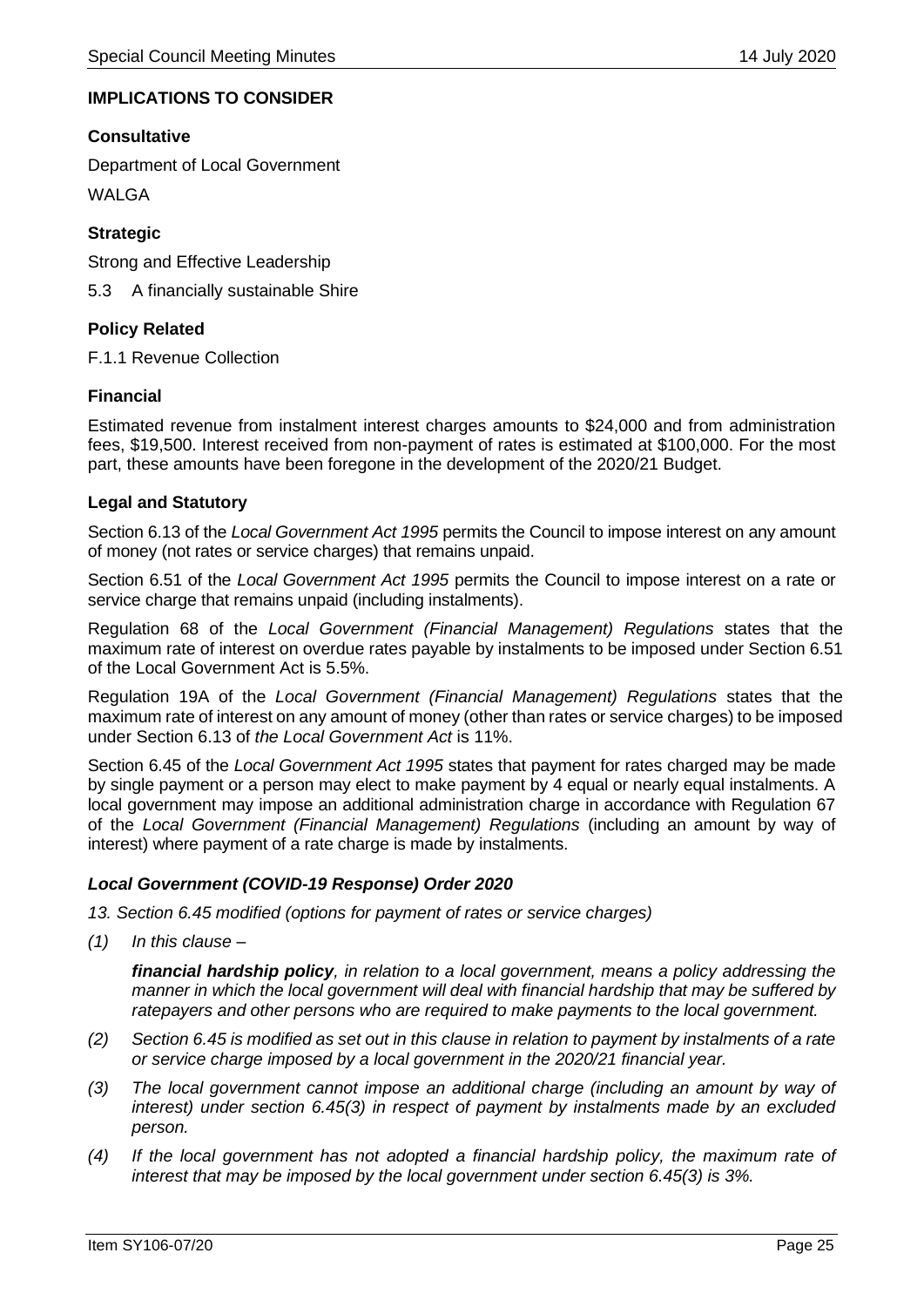*(5) Subclause (4) applies despite the Local Government (Financial Management) Regulations 1996 regulation 68.*

#### *excluded person means a person who —*

- *(a) is a residential ratepayer or small business ratepayer of a local government; and*
- *(b) is considered by the local government to be suffering financial hardship as a consequence of the COVID-19 pandemic;*

*residential ratepayer, in relation to a local government, means a person who under section 6.44 is liable to pay a rate or service charge that is imposed by the local government on land on the basis that the land is used for residential purposes;*

*small business has the meaning given in the Small Business Development Corporation Act 1983 section 3(1);* 

*small business ratepayer, in relation to a local government, means a person who under section 6.44 is liable to pay a rate or service charge that is imposed by the local government on land used by the person for the purposes of carrying out a small business owned or operated by the person*.

#### **Risk Related**

The risk of not adopting the Penalty Interest rate, Instalment Payment Arrangements, Instalment Administration Charge and Instalment Interest will have implications for the 2020/21 budget adoption, Council operations and capital projects proposed for 2020/21.

#### **Workforce**

Not applicable.

#### **VOTING REQUIREMENTS**

**Absolute Majority: Yes**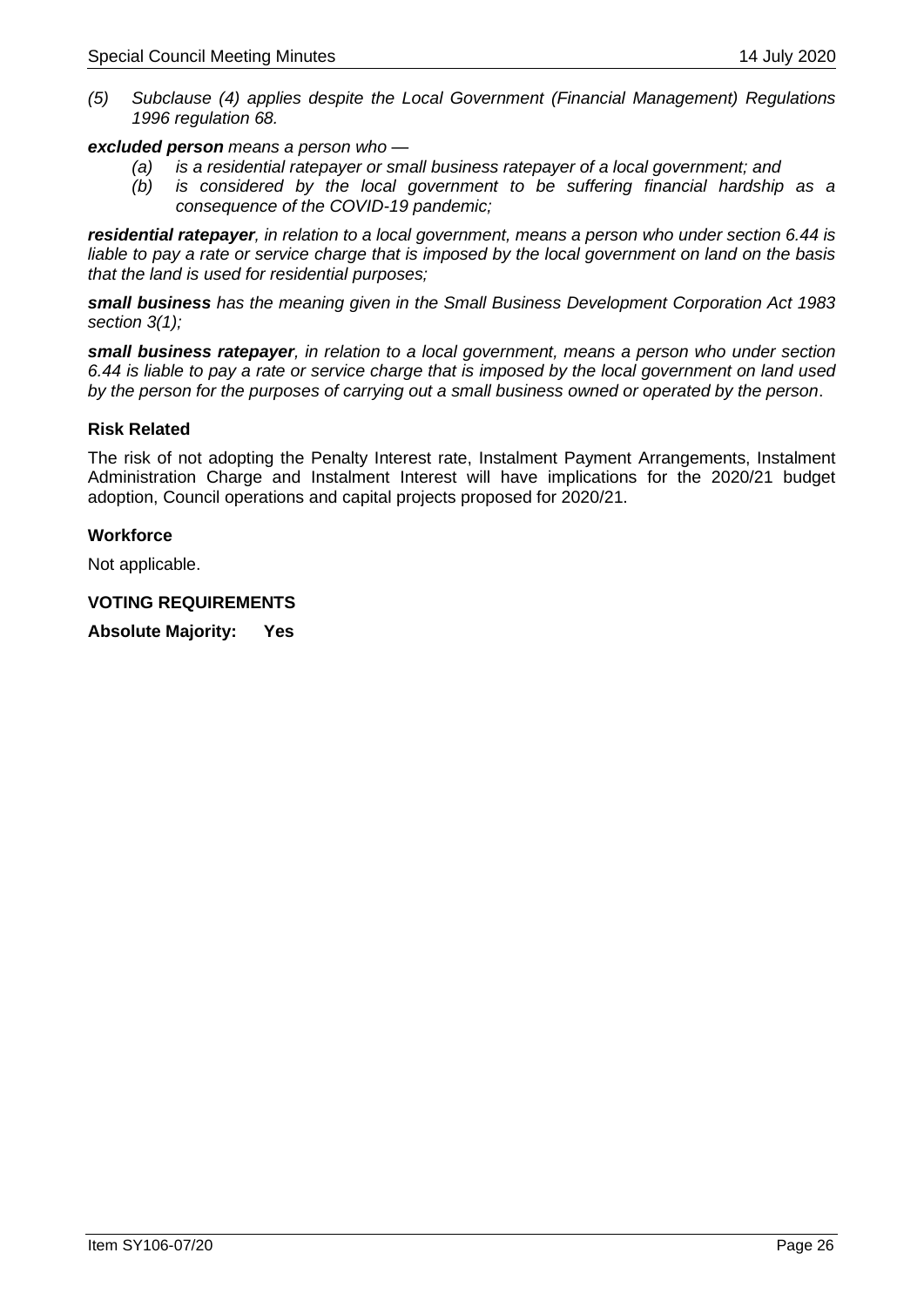### **RESOLUTION 060720 Moved: Cr Kevin Trent Seconded: Cr Pam Heaton**

**That, with regard to Penalty Interest Charges, Rates Payment Options, Instalment Interest and Instalment Administration Charges, Council;**

**1. Resolves to adopt the following dates for payment of rates;**

| <b>One Payment Option</b> |                   |
|---------------------------|-------------------|
| <b>Payment in Full</b>    | 14 September 2020 |

| <b>Four Instalments</b>  |                        |
|--------------------------|------------------------|
| <b>First Instalment</b>  | 14 September 2020      |
| <b>Second Instalment</b> | 18 November 2020       |
| <b>Third Instalment</b>  | <b>19 January 2021</b> |
| <b>Fourth Instalment</b> | 25 March 2021          |

- **2. Resolves to impose, in accordance with section 6.45(3) of the Local Government Act 1995 and clause 13 of the Local Government (COVID-19 Response) Ministerial Order 2020, an additional charge of \$0.00 and interest rate of 0% applicable to rates and charges paid by the Four Instalment Payment Option.**
- **3. Resolves to impose, in accordance with section 6.13 of the Local Government Act 1995 and clause 8 of the Local Government (COVID-19 Response) Ministerial Order 2020, a rate of interest of 8% applicable to any amount of money owing to the local government (other than rates or service charges), with interest calculated from the due date, which is 35 days from the date of issue shown on the account for payment, subject to the following;**
	- **a. This interest rate cannot be applied to a person who is considered by the Shire of York to be suffering financial hardship as a consequence of the COVID-19 pandemic.**
	- **b. No interest will be charged for the period 1 July 2020 to 31 December 2020. The applicable interest rate will take effect 1 January 2021.**
- **4. Resolves to impose, in accordance with section 6.51(1) of the Local Government Act 1995 and clause 14 of the Local Government (COVID-19 Response) Ministerial Order 2020, a rate of interest of 8% applicable to overdue and unpaid rates, with interest calculated from the due date, which is 35 days from the date of issue shown on the account for payment, subject to the following;**
	- **a. This interest rate cannot be applied to a person who is considered by the Shire of York to be suffering financial hardship as a consequence of the COVID-19 pandemic.**
	- **b. No interest will be charged for the period 1 July 2020 to 31 December 2020. The applicable interest rate will take effect 1 January 2021.**
- **5. Notes, that pursuant to Section 6.51 (4) of the Local Government Act 1995, where a person is entitled under the Rates and Charges (Rebates and Deferments) Act 1992 to a rebate or deferment in respect of rates and charges, no interest or administration charges apply.**

*CARRIED BY ABSOLUTE MAJORITY: 6/0*